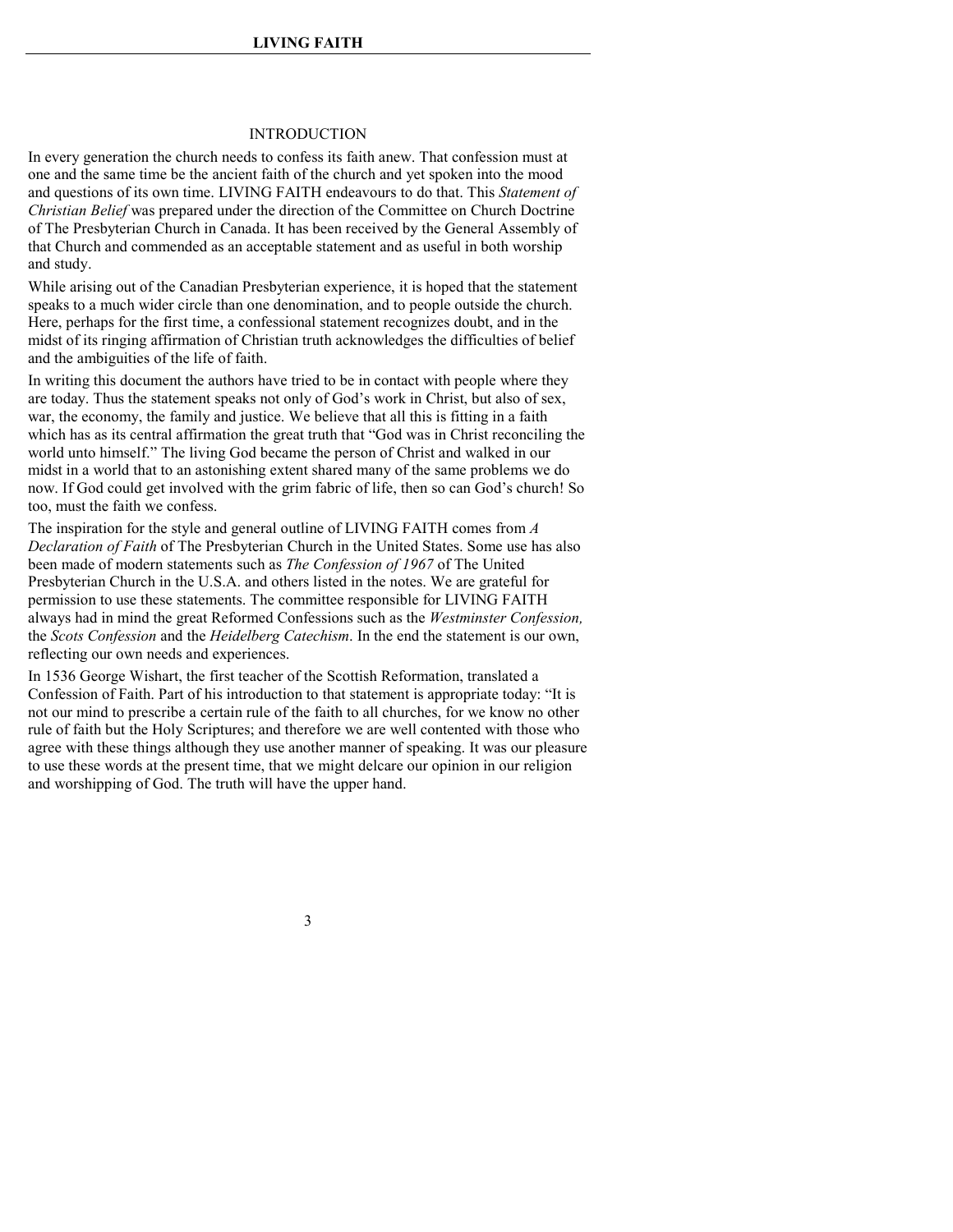#### **LIVING FAITH**  A STATEMENT OF CHRISTIAN BELIEF

#### **1. [God](#page-2-0)**

- **2. [God, Creator and Ruler](#page-3-0)** 2.1 God Creates and Rules
	- 2.2 Our Creation
	- 2.3 Our Calling
	- 2.4 Our Care for the World
	- 2.5 Sin Separates Us from God
- 
- **3. [God in Christ](#page-6-0)** 3.1 Jesus Christ and Israel
	- 3.2 Jesus Chris: Truly God
	- 3.3 Jesus Chris: Truly Human
	- 3.4 Jesus is Saviour
	- 3.5 Jesus is Lord
	- 3.6 Salvation in Christ
- 
- **4. [God the Holy Spirit](#page-10-0)** 4.1 The Holy Spirit is God with Us
	- 4.2 The Holy Spirit Enables People to believe
	- 4.3 The Holy Spirit Forms and Equips the Church

- **5. [The Bible](#page-11-0)**
- 
- 
- **6. [Faith](#page-12-0)** 6.1 Faith
	- 6.2 Doubt
- **7. God's Church** 7.1 The Church
	- 7.2 Ministry
	- 7.3 Worship
	- 7.4 Preaching
	- 7.5 The Sacraments
	- 7.6 Baptism
	- 7.7 Holy Communion
- **8. [Our Life in Christ](#page-19-0)** 8.1 Discipleship
	-
	- 8.2 The Christian Family
	- 8.3 Love
	- 8.4 Justice
	- 8.5 World Peace
- **9. [The Church Reaches Out](#page-23-0)** 9.1 Our Mission
	- 9.2 Our Mission and Other Faiths
	- 9.3 Our Mission and Unbelief
- **10. [Our Hope in God](#page-25-0)**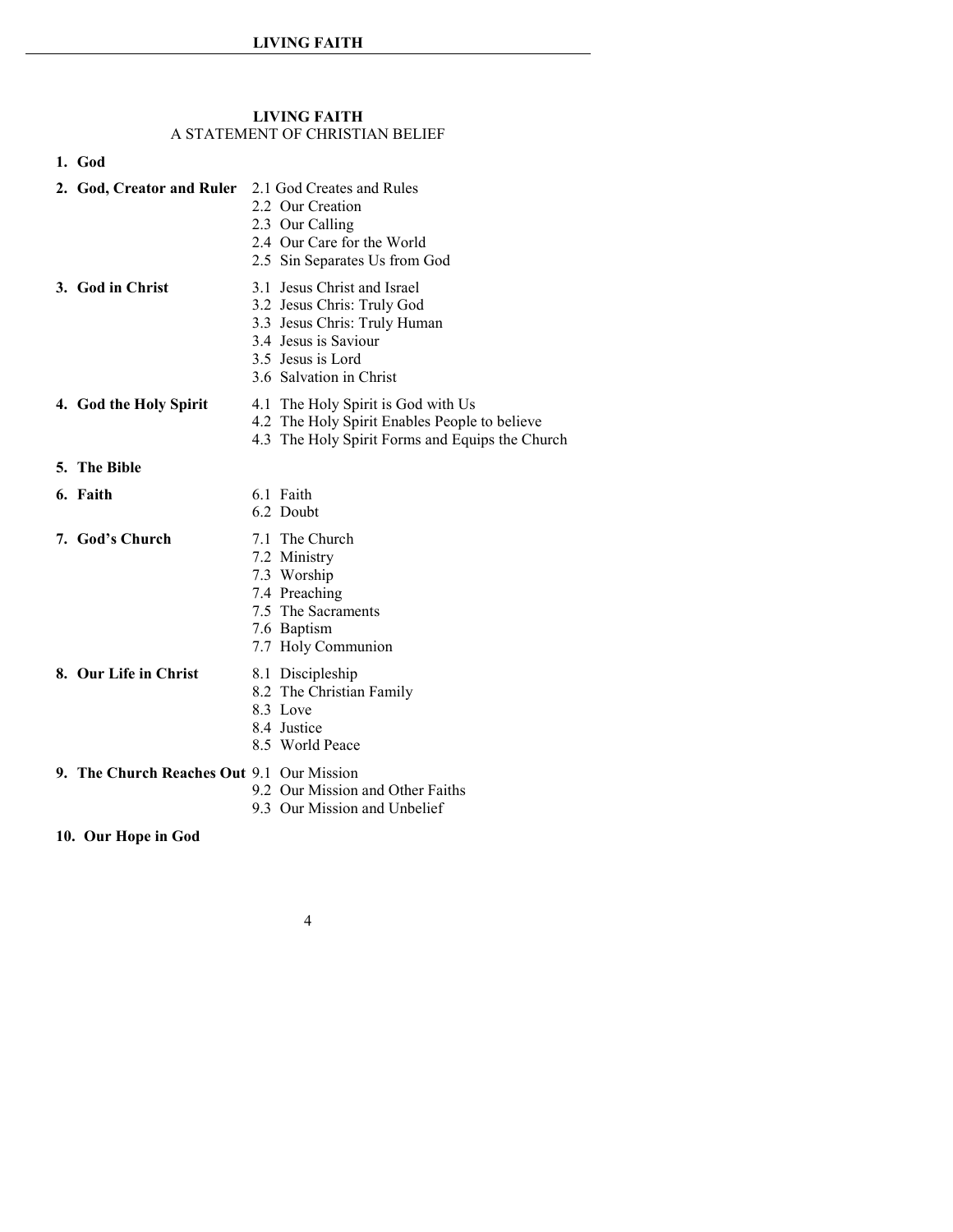# <span id="page-2-0"></span>**Chapter One - God**

- 1.1 There is one true God whom to know is life eternal, whom to serve is joy and peace. God has created all that is. The whole universe testifies to the majesty and power of its Maker.
- 1.2 God has come to us. The Lord spoke to the people of Israel and entered into covenant with them. From Israel came Jesus Christ, the Son of God, bringing salvation through a new covenant entered by faith. The Lord continues to come to us by the Holy Spirit, God present in the world, and Guide to the church, the new Israel.
- 1.3 The church upholds and defends the truth given to the apostles and recorded in the Scriptures. The Old and New Testaments witness to God's mighty acts. They reveal the Creator's holy love, and lead us to Jesus Christ.
- 1.4 The creeds of the early church preserve the faith of the apostles who first preached the Gospel of Christ. We receive them as a legacy in which the true interpretation of the Scriptures is protected.
- 1.5 Therefore, with the one church universal we believe in one God, eternal Trinity, Father, Son and Holy Spirit, three in one, one in three, equal in power and glory. God is the Father to whom we come,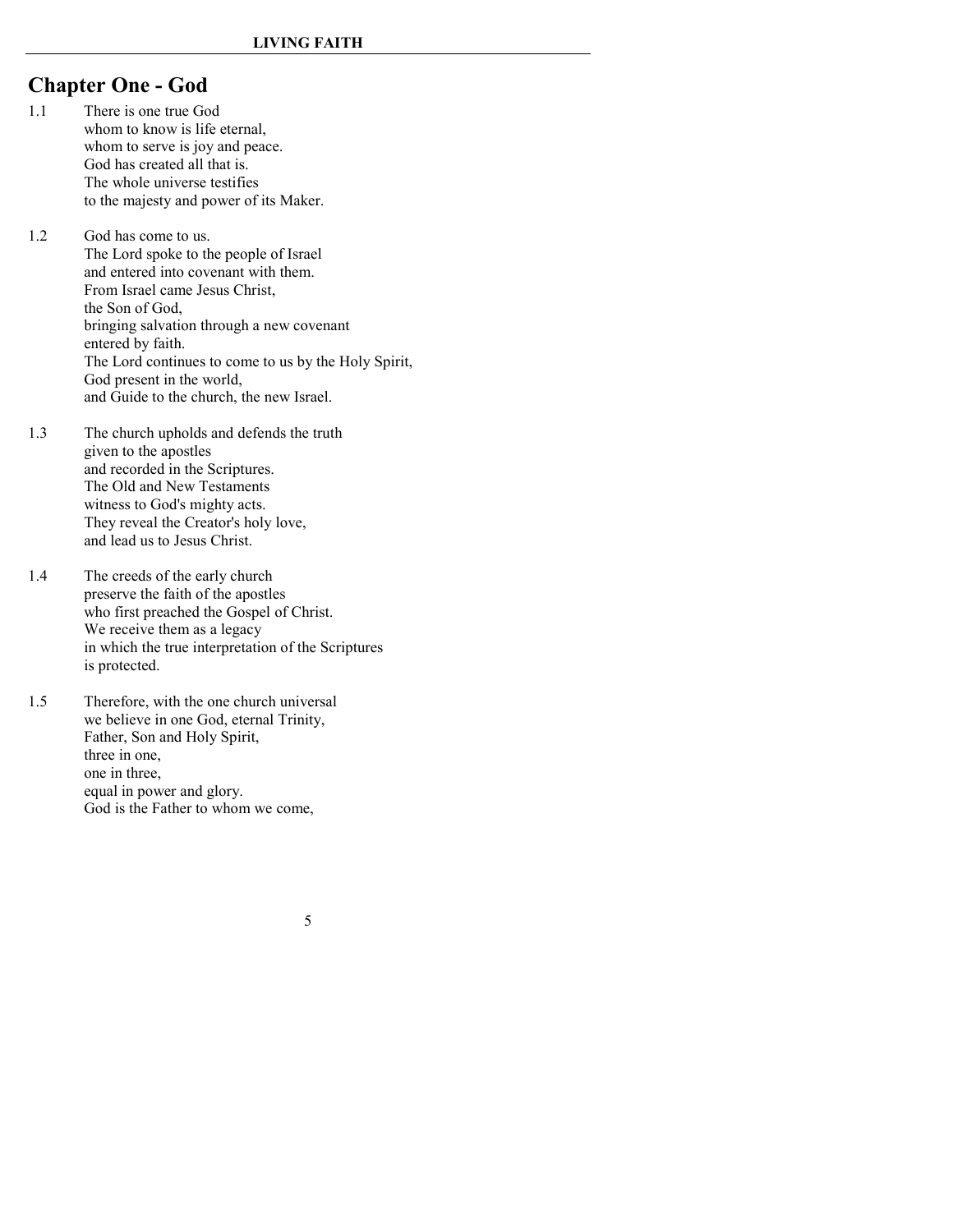the Son through whom we come, the Spirit by whom we come.

1.6 We worship almighty God, the source of all life. With thanks we acknowledge God's wisdom, power, faithfulness, and love. Glory be to the Father, and to the Son, and to the Holy Spirit, as it was in the beginning, is now, and ever shall be!

# <span id="page-3-0"></span>**Chapter Two - God, Creator and Ruler**

#### 2.1 **God Creates and Rules**

- 2.1.1 The living God is Lord, Creator of all, Sustainer and Ruler of the universe. In the seasons and the harvests, in the rise and fall of nations, God's goodness and judgment are present. All events in this world are under the sovereign care of the eternal God.
- 2.1.2 We hold in reverence the whole creation as the theatre of God's glory and action. God rules the lives of individuals and nations yet does not negate our freedom and responsibility. Ever at work in the world and in our lives God directs all things towards fulfillment in Christ.
- 2.1.3 We affirm God's righteous and loving purpose even in a world where evil abounds. This purpose is uniquely disclosed in Jesus Christ. In him we see the greatest paradox of life: the mighty God chose to come into this world in weakness. In Christ, God entered most deeply into our suffering.
- 2.1.4 We cannot fully comprehend nor is it our task to justify God's rule of the world. We experience evil in the midst of life. Yet evil cannot ultimately prevail, for it is against God's will.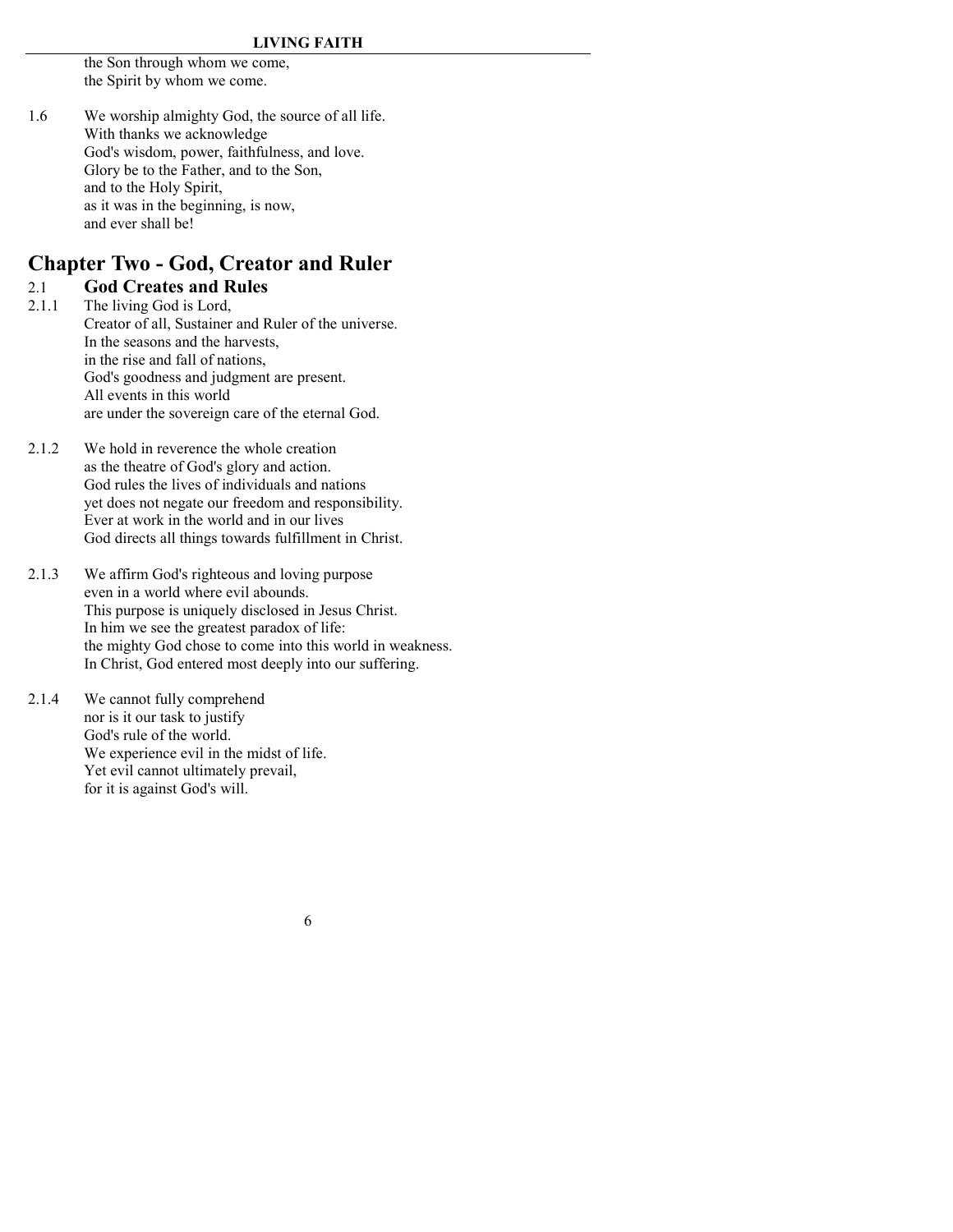The resurrection of Christ and the new life he gives us are assurance of his ultimate triumph.

## 2.2 **Our Creation**

- 2.2.1 The mystery of human existence is that we belong to God and have been made in the divine image. In God we live and move and have our being. Therefore, we know ourselves only when we know God. Our lives must reflect the Creator's love and purpose for all creation. We acknowledge God as Creator and Lord.
- 2.2.2 We have been made male and female for our mutual help, comfort and joy. Our creation as sexual beings is God's loving purpose for us. We are dependent on each other and as men and women, need one another in all of life.

# 2.3 **Our Calling**

- 2.3.1 We are called to work out the meaning of our own lives and to find our true vocation in the love and service of God.
- 2.3.2 We serve and love God by the service and love of creation especially the care of the needy. Every kind of work that is honest and serves others is a vocation from the Lord.
- 2.3.3 Calling means the necessity to deny selfish ambition and desire in order to minister to others. In God's service true freedom is to be found.

## 2.4 **Our Care for the World**

2.4.1 Though life is a gift from God, human life depends upon the created world.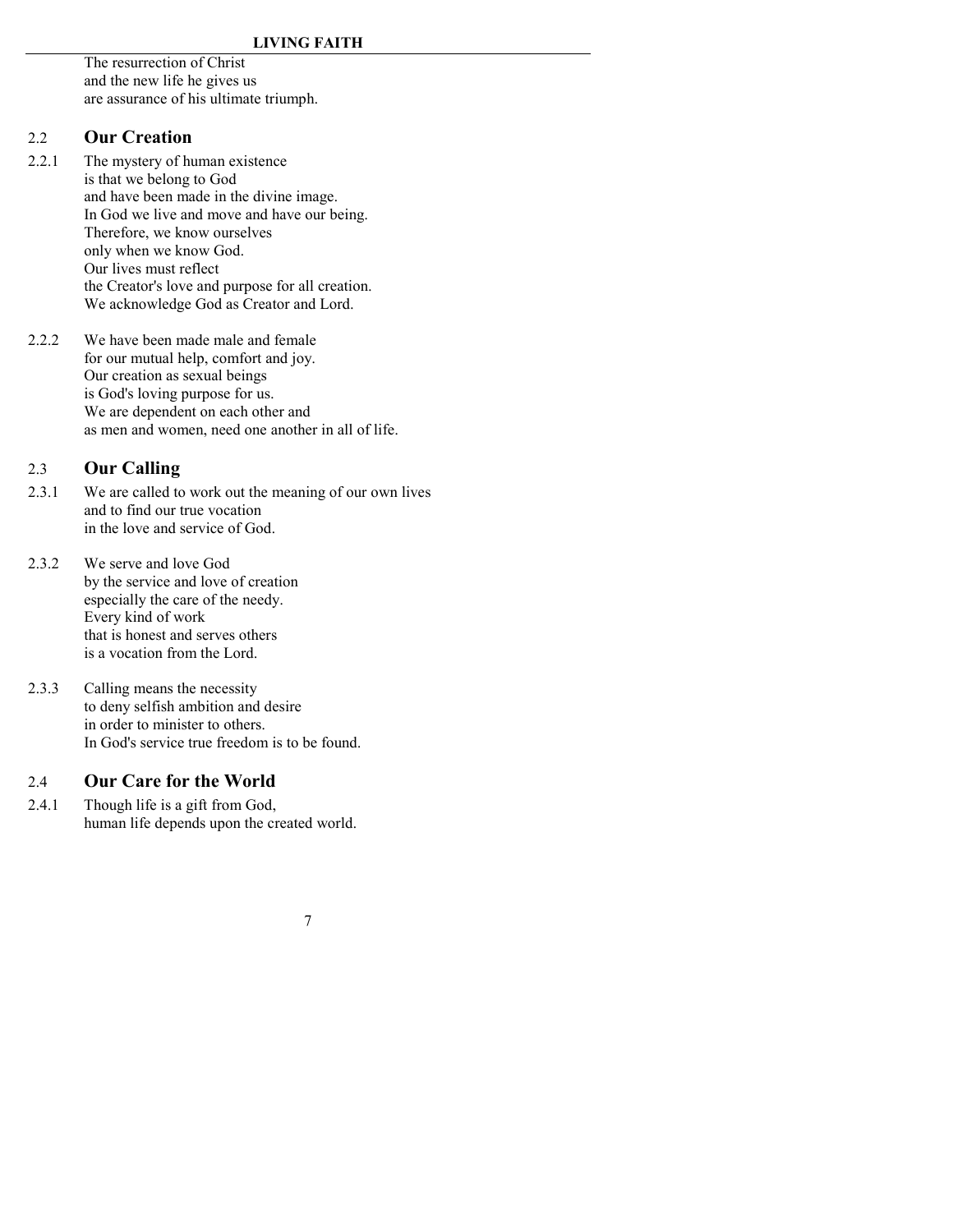#### **LIVING FAITH**

Our care for the world must reflect God's care. We are not owners, but stewards of God's good earth. Concerned with the well-being of all of life we welcome the truths and insights of all human skill and science about the world and the universe.

2.4.2 Our stewardship calls us to explore ways of love and justice in respecting God's creation and in seeking its responsible use for the common good.

### 2.5 **Sin Separates Us from God**

- 2.5.1 We confess that we are sinners. We do not care for the world as we should. We do not fulfill our calling to serve God. Our lives do not reflect the Creator's love. Our failure is sin, a rebellion against God, an insistence that we be god in our own lives.
- 2.5.2 God has given us the law to show us how to live. Yet we are unable to keep the Ten Commandments, and we do not love God without reserve nor our neighbour as ourselves. Above all, our sin is exposed by the perfect life of Christ.
- 2.5.3 Sin alienates us from God. It offends the holiness of God, separates us from our Lord, and leads to spiritual death. It mars the divine image in us and infects our relationship with others and with ourselves.
- 2.5.4 Sin is a power present in every human life, even at birth. It issues in such sins as pride asserting itself against God, indifference towards God and neighbour,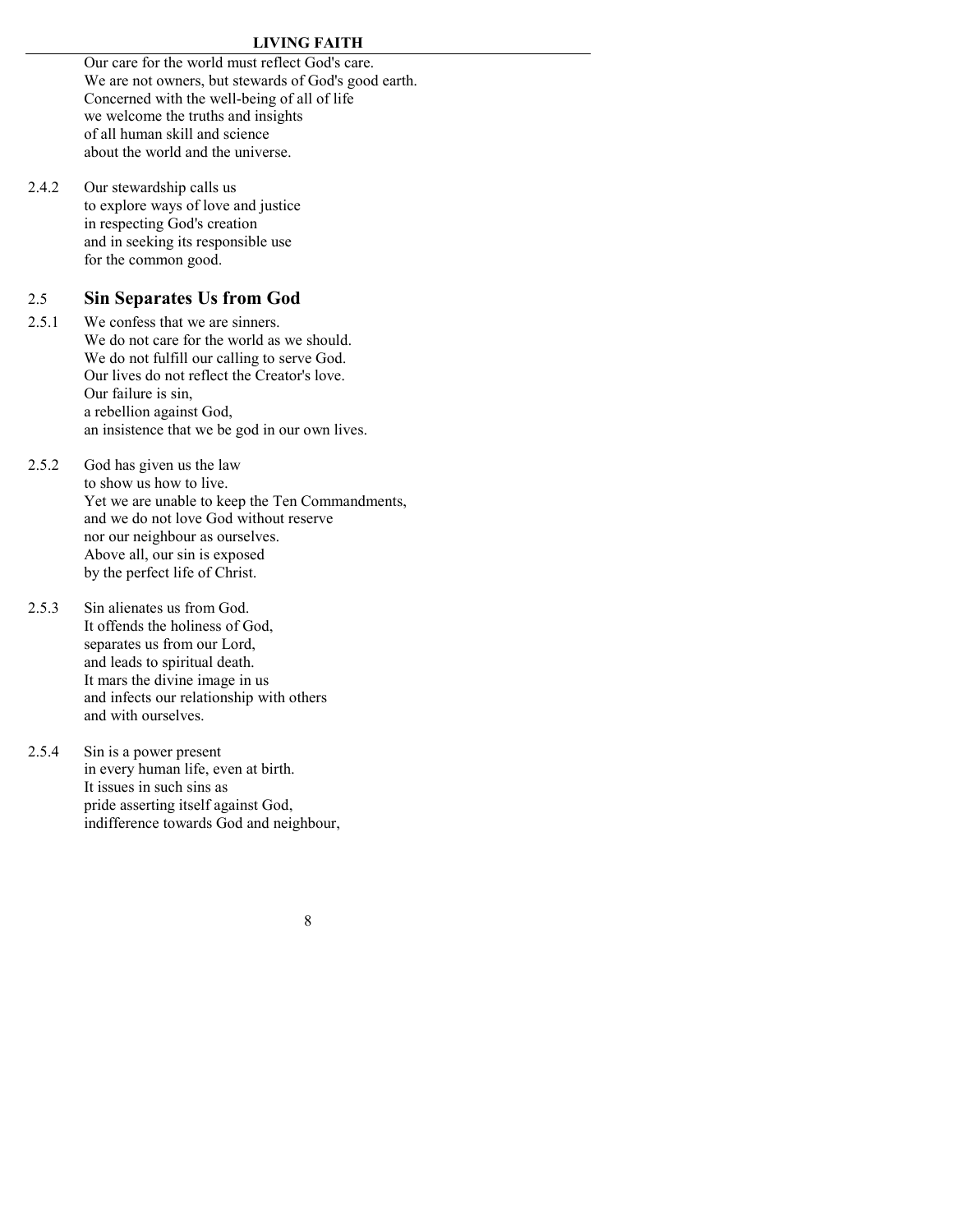untruthfulness, greed, lust, laziness, gluttony, envy, and selfish anger.

- 2.5.5 We cannot escape our sin, nor the sin of the world.
- 2.5.6 Because we are sinful the societies we live in are sinful. There are no exceptions: every system is flawed. We are part of the evil of the world, of its violence, neglect, injustice.
- 2.5.7 All people fall short of God's standards and need salvation. God's way to salvation has been revealed in Jesus Christ. Through the death and resurrection of Christ our sins are forgiven. Salvation means life, forgiveness, healing, wholeness. It comes from God's grace received through faith in Christ alone.
- 2.5.8 Thanks be to God!

# <span id="page-6-0"></span>**Chapter Three - God in Christ**

# 3.1 **Jesus Christ and Israel**

- 3.1.1 To the world in its rebellion and alienation God promised blessing and restoration. The Lord chose Abraham and his descendants and through a covenant with them destined them to be bearers of that promise to all people.
- 3.1.2 The Old Testament records God's message and mighty acts. It speaks of God's grace and judgment. It declares God's promise and points to the One to come.
- 3.1.3 From Israel came the Messiah; in Jesus of Nazareth God kept the promise of salvation.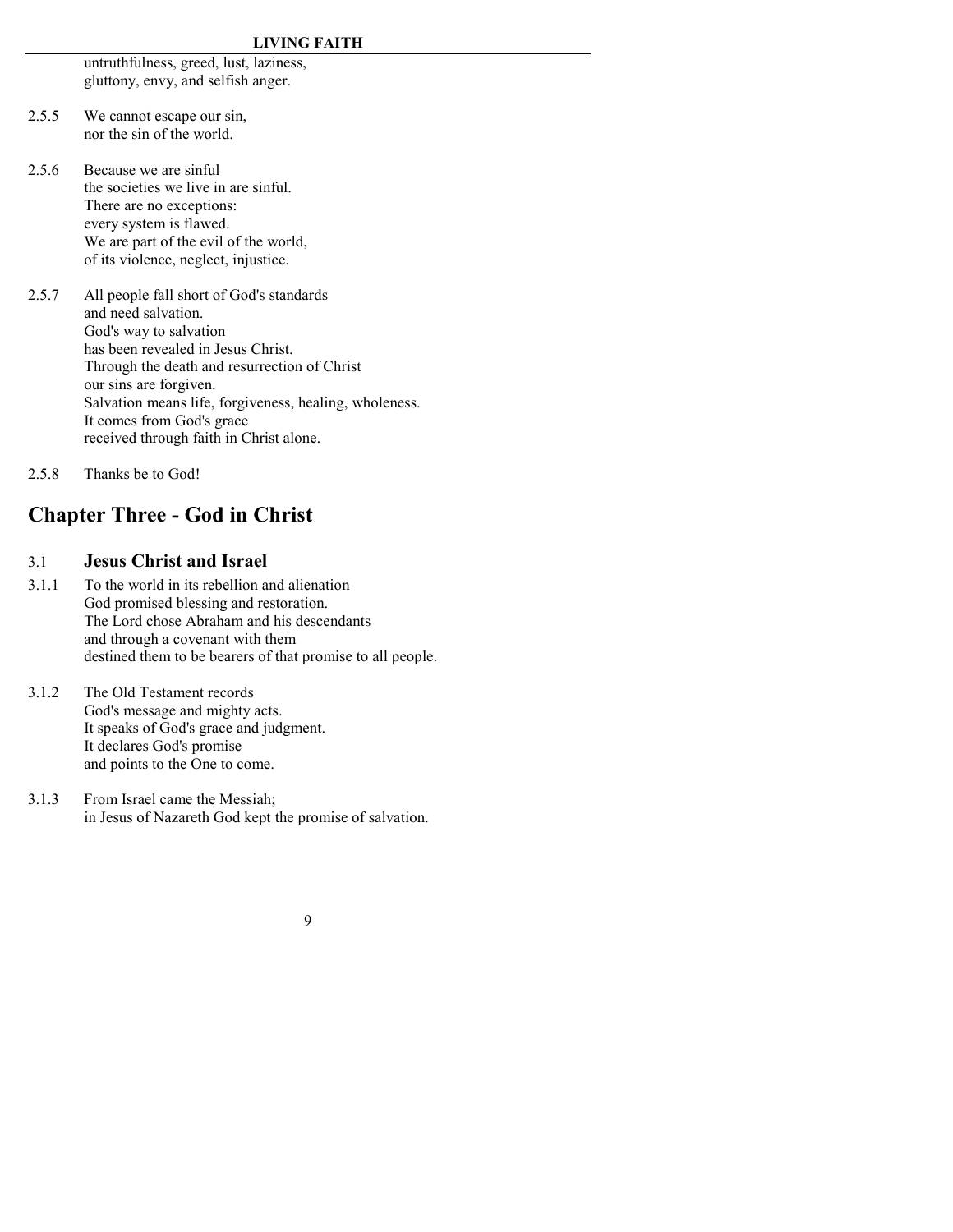We understand his coming in the light of the Old Testament. Born of the seed of David, he lived a Jew among Jews. Child of an Israelite woman, he fulfilled God's promise that Israel would be a light to the nations. In Christ God came to dispel the world's darkness.

# 3.2 **Jesus Christ: Truly God**

3.2.1 God became man and dwelt among us. In silence we ponder, in awe we confess this amazing truth. Conceived by the Holy Spirit, born of the Virgin Mary, the eternal Son of God humbled himself to be one with us. To Israel and to the world came God in Christ.

3.2.2 To call Jesus Christ the Son of God is to say that he is God of God, Light of Light begotten, not made. To see Jesus is to see God incarnate. To know the Son is to know the Father.

- 3.2.3 God's nature is expressed in Jesus, the very Word of God. Through him were all things made. His life is the light of the world.
- 3.2.4 Jesus Christ is Lord. He is one with the Father and the Holy Spirit.

# 3.3 **Jesus Christ: Truly Human**

3.3.1 Jesus was truly human. Tried and tested as we are, yet without sin, he experienced the depths of life. Jesus understands us. He felt the joy of friendship,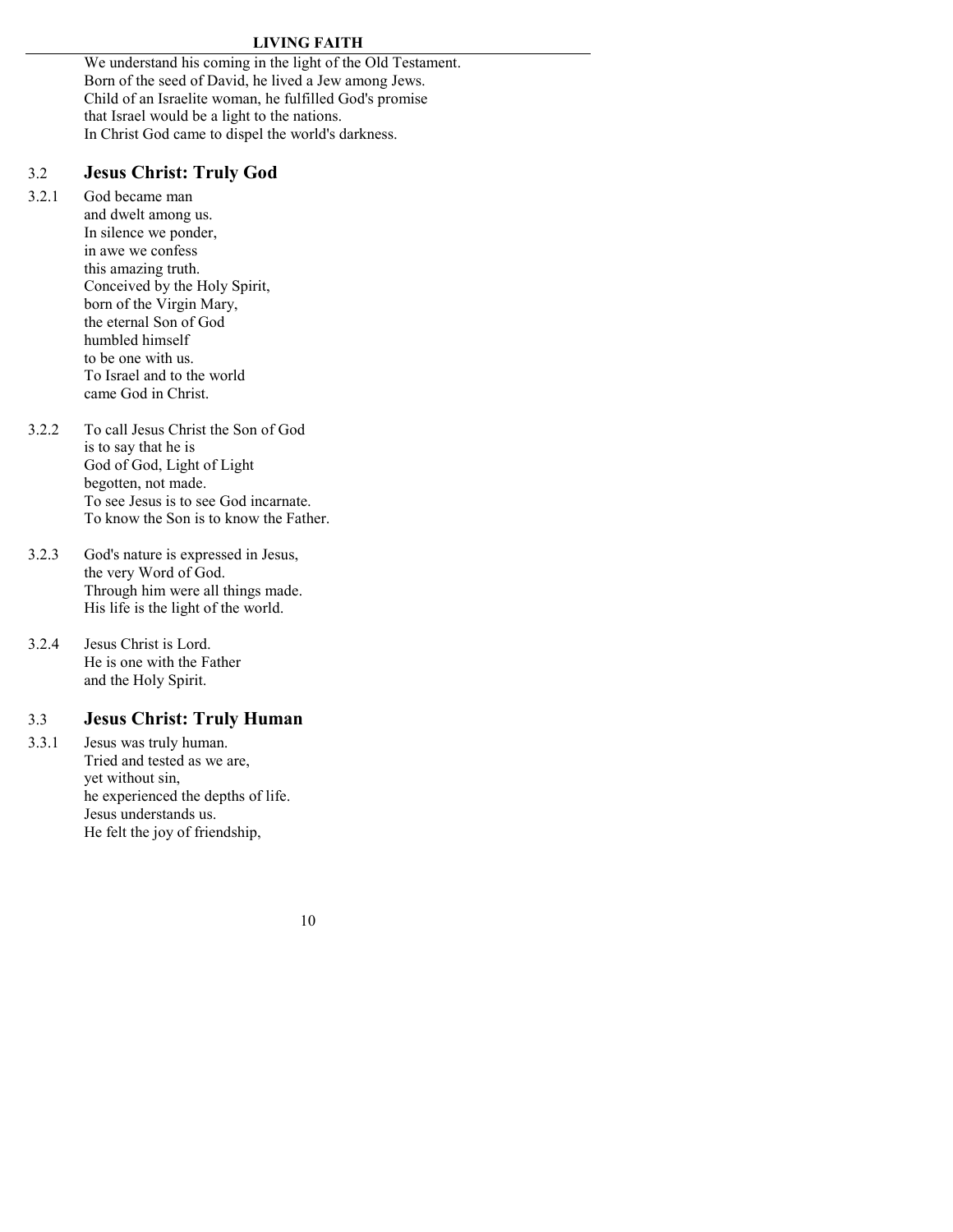the pain of rejection, and died a human death. He trusted the Father completely and lived in the Holy Spirit. Neither temptation nor threat prevented him from loving God and his neighbour as himself. He showed us what it means to be a child of God.

### 3.4 **Jesus is Saviour**

- 3.4.1 Jesus is the Mediator through whom God has come to us and through whom we come to God.
- 3.4.2 Christ died for our sins. The innocent one bore our condemnation on the cross. He suffered and was put to death for the sin of the world.

3.4.3 God's reconciling act in Jesus Christ is a mystery which the Scriptures describe as the sacrifice of a lamb, a shepherd's life given for his sheep, atonement by a priest. It is also the innocent dying for the guilty, the ransom of a slave, payment of a debt, and victory over the powers of evil. Such expressions interpret the love of God revealing the gravity, cost, and sure achievement of our Lord's work. Yet that love we cannot fully explain. God's grace, received by faith alone, pardons and justifies, redeems and reconciles us.

### 3.5 **Jesus is Lord**

3.5.1 Jesus suffered, died, and was buried, but God raised him from the dead. Risen and ascended, he is alive now, the living Lord.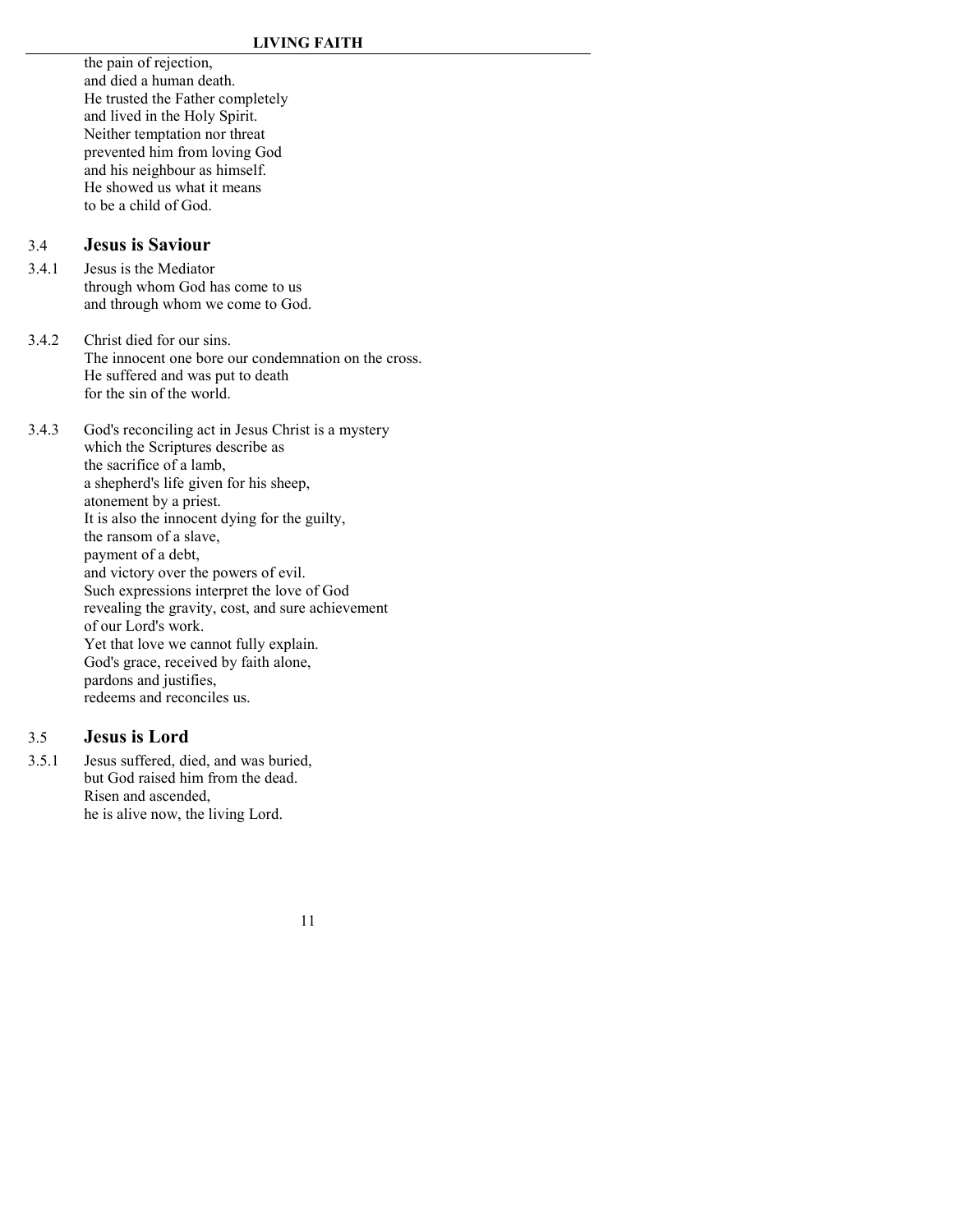#### **LIVING FAITH**

- 3.5.2 His resurrection means that our faith is not empty, that final victory is assured over all evil powers which destroy and deform life, and that death, the last enemy, is conquered.
- 3.5.3 The forces of the evil one still wage war against us. The destructive powers are still present. But their end is not in doubt. We await the full revelation of our Lord's triumph.
- 3.5.4 We worship our ascended Lord. Reigning in glory and power he is our High Priest and Advocate interceding before the Father on our behalf. Through him we offer our sacrifice of praise, with prayer for all to the Father.
- 3.5.5 Thanks be to God who gives us the victory through Jesus Christ our Lord!

#### 3.6 **Salvation in Christ**

- 3.6.1 Salvation comes from God's grace alone received through faith in Christ. From all eternity, and through no merit on our part, God calls us to life in Christ. Here is the good news of the Gospel ! Jesus Christ is the elect one, chosen for our salvation. In him we are made acceptable to God. Before the world was made we were chosen in Christ to be part of the family of God.
- 3.6.2 We are called for a purpose: we have been predestined to be like Christ and to serve God. As with Israel in the Old Testament, so with the new humanity in the New Testament, God chooses us. There is assurance in knowing that the living God has eternal purposes to achieve through us. God will bring to completion the work of grace begun in us.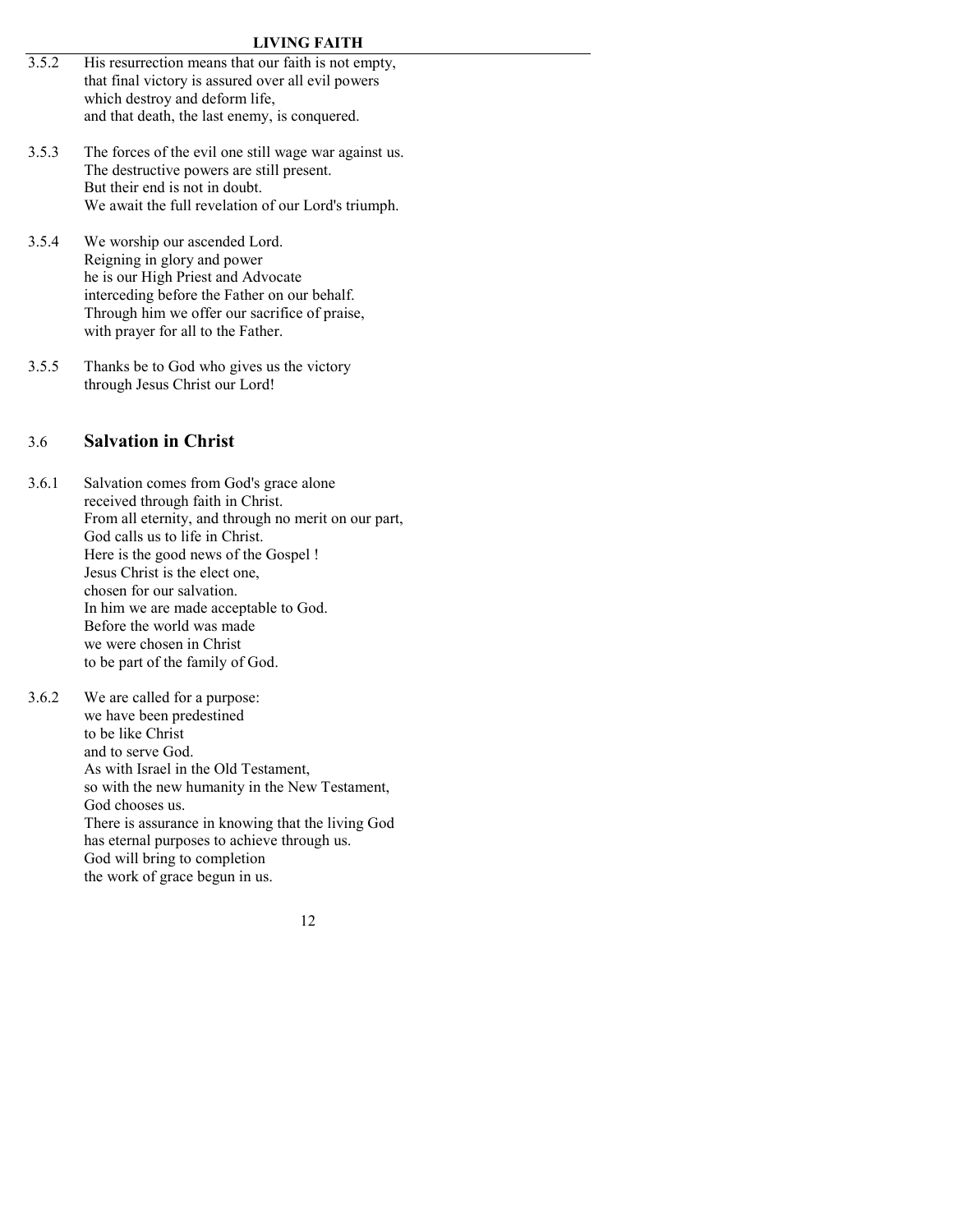# <span id="page-10-0"></span>**Chapter Four - God the Holy Spirit**

## 4.1 **The Holy Spirit is God with Us**

4.1.1 The Holy Spirit is the Spirit of the triune God and is One with the Father and the Son. The Holy Spirit is the Lord and Giver of Life, the Renewer and Helper of God's people. By the Spirit, God is present in the world, the source of all goodness and justice. By the Spirit, God convinces the world of sin and testifies to the truth of Christ. By the Spirit, Christ is with his church.

## 4.2 **The Holy Spirit Enables People to Believe**

- 4.2.1 The Spirit enables people to receive the good news of Christ, to repent of their sins, and to be adopted as children of God. As we hear and respond to the Gospel we freely turn to Christ. When we have turned and repented, we recognize that the Spirit enabled us to believe.
- 4.2.2 The Holy Spirit accompanies us on our journey of faith. We may not always be sure of this presence. Yet God's Spirit is with us, sometimes gently, sometimes powerfully, guiding us in the midst of life, our comfort and our help. Christian life is a pilgrimage: it begins. continues, and ends in God.

## 4.3 **The Holy Spirit Forms and Equips the Church**

- 4.3.1 By the Spirit, Christ calls the church into being and unites us to himself and to each other. The Holy Spirit is in all who know Christ.
- 4.3.2 The Holy Spirit is the Spirit of truth. We pray as a church to be guided into truth knowing that such truth may disturb and judge us.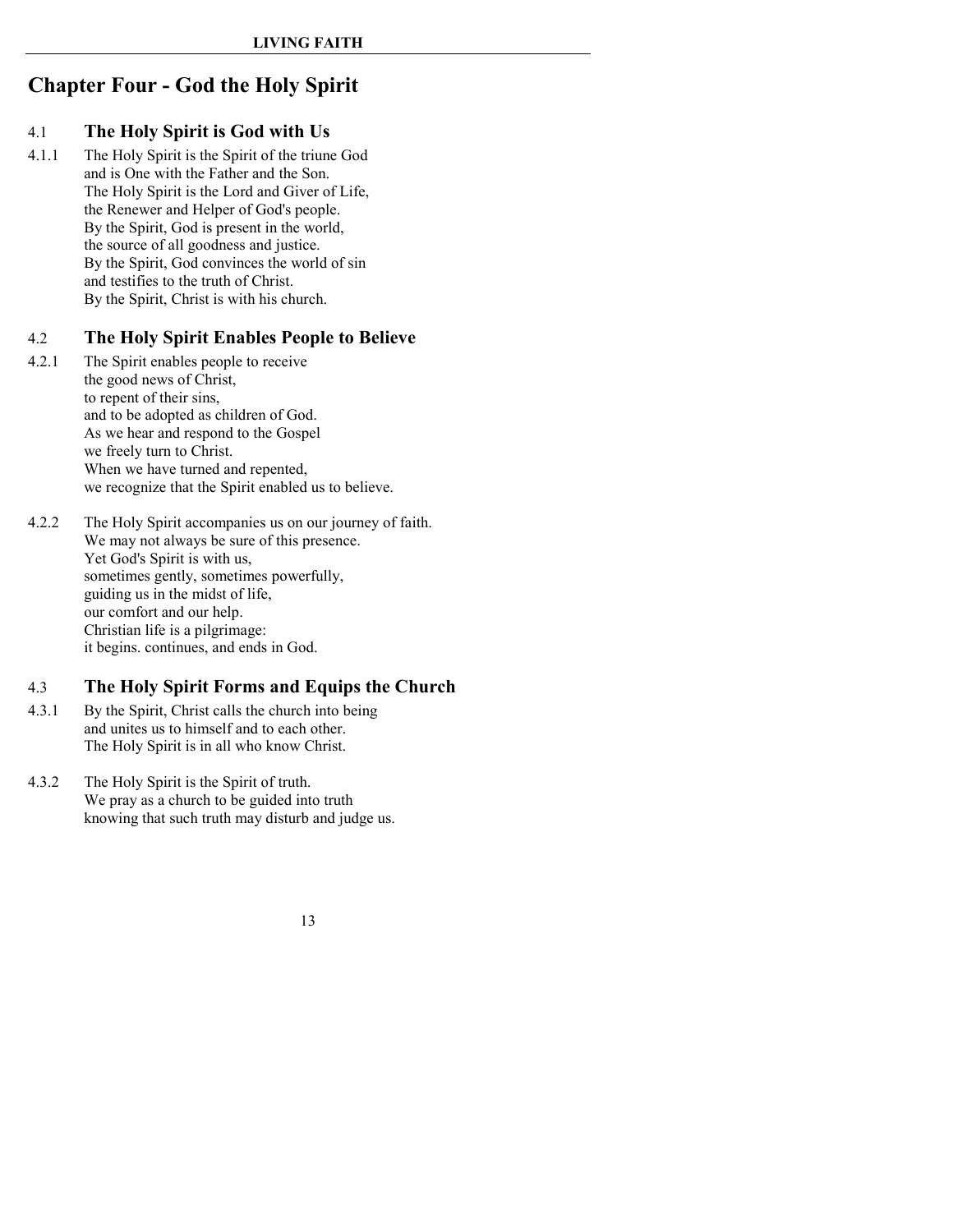- 4.3.3 The presence of the Holy Spirit is seen in love, joy, peace, patience, kindness, goodness, loyalty, gentleness, and self-control.
- 4.3.4 The Spirit blesses us with various gifts. We seek to discover those gifts and to use them for our Lord. Faithful loving service is a sign that the Spirit is present. The presence of the Spirit is evident where people are made whole, encouraged, and enabled to grow in Christ.
- 4.3.5 Come, Holy Spirit!

# <span id="page-11-0"></span>**Chapter Five - The Bible**

- 5.1 The Bible has been given to us by the inspiration of God to be the rule of faith and life. It is the standard of all doctrine by which we must test any word that comes to us from church, world, or inner experience. We subject to its judgment all we believe and do. Through the Scriptures the church is bound only to Jesus Christ its King and Head. He is the living Word of God to whom the written word bears witness.
- 5.2 The Holy Spirit gives us inner testimony to the unique authority of the Bible and is the source of its power. The Bible, written by human hands, is nonetheless the word of God as no other word ever written. To it no other writings are to be added. The Scriptures are necessary, sufficient, and reliable, revealing Jesus Christ, the living Word.
- 5.3 Both Old and New Testaments were written within communities of faith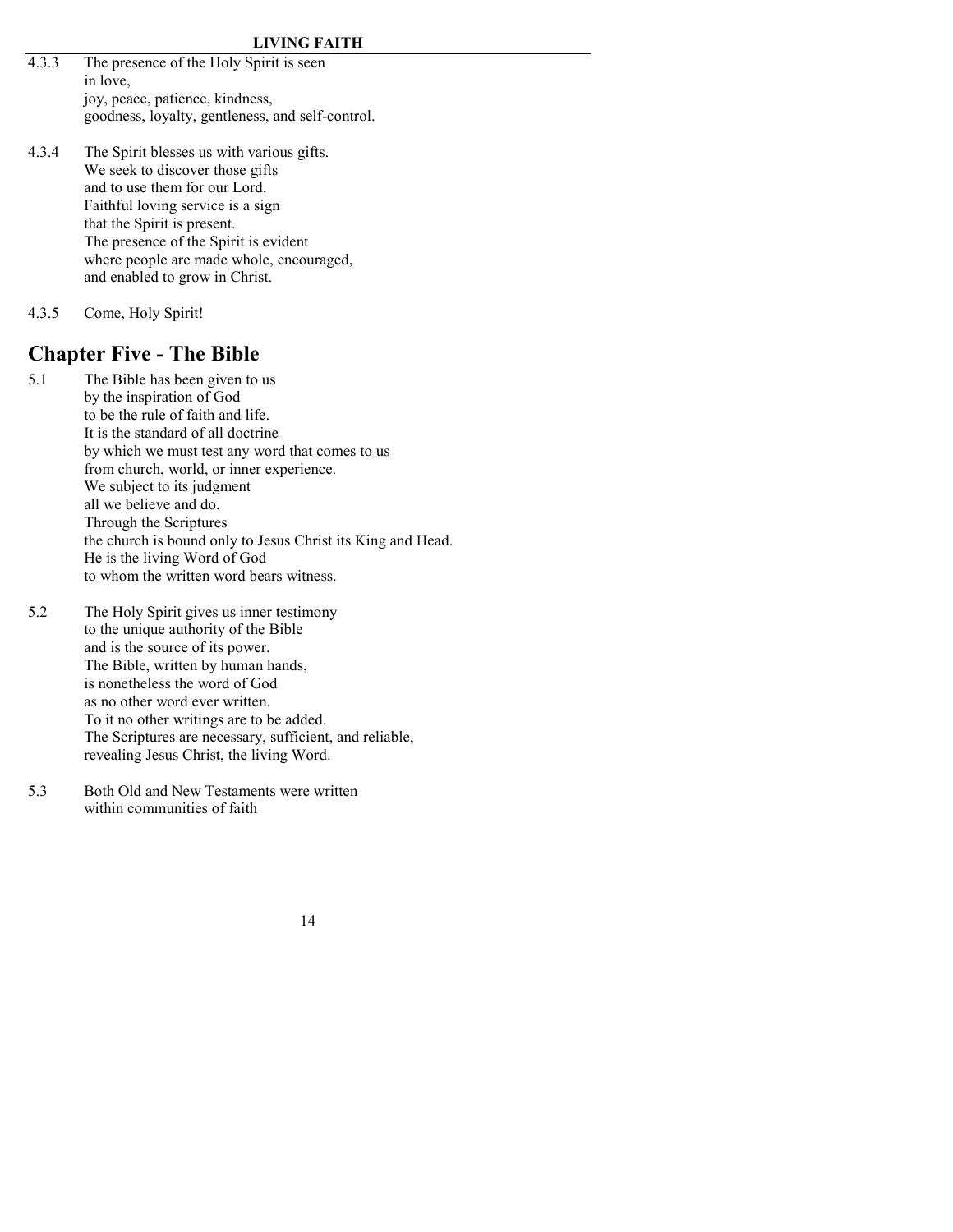and accepted as Scripture by them. Those who seek to understand the Bible need to stand within the church and listen to its teaching.

5.4 The Bible is to be understood in the light of the revelation of God's work in Christ. The writing of the Bible was conditioned by the language, thought, and setting of its time. The Bible must be read in its historical context. We interpret Scripture as we compare passages, seeing the two Testaments in light of each other, and listening to commentators past and present. Relying on the Holy Spirit, we seek the application of God's word for our time.

# <span id="page-12-0"></span>**Chapter Six - Faith**

### 6.1 **Faith**

6.1.1 Faith is a gift of God constantly renewed in Word and Sacrament and in the shared life of God's people. It is trust in God, involves personal repentance of sin, acceptance of Jesus Christ as Saviour, and commitment to him as Lord. It includes assent to the truth of the Gospel. By faith we receive the very life of God into our lives and joyfully discover that God knows, loves, and pardons us.

6.1.2 God brings us to faith in many ways. We may have trusted in God from childhood; or our faith may have come later in life. Faith may come suddenly or only after a struggle to believe. Whatever the spiritual journey we have traveled, God honours our faith, great or small.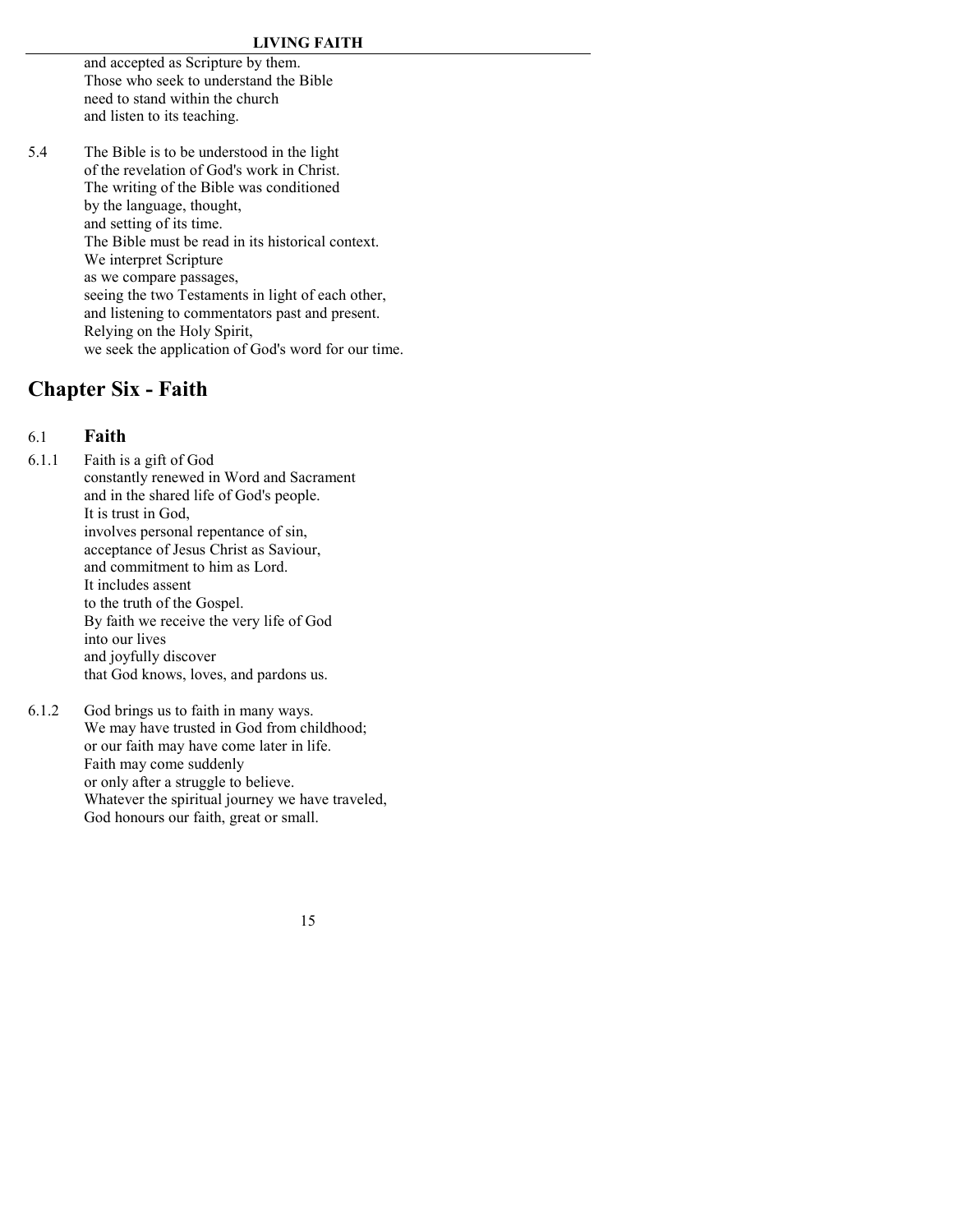6.1.3 Faith is a response to God's presence in the midst of life. It says "yes" to the God who is here.

#### 6.2 **Doubt**

- 6.2.1 We are not always certain that God is with us. At times God calls us to live in this world without experiencing the divine presence, often discerning God's nearness only as we look back. At other times God seems absent in order that our faith may be tested. Through such struggle we mature in faith. God may also chasten and strengthen us through the hard circumstances of life.
- 6.2.2 Questioning may be a sign of growth. It may also be disobedience: we must be honest with ourselves. Since we are to love God with our minds, as well as our hearts, the working through of doubt is part of our growth in faith. The church includes many who struggle with doubt. Jesus accepted the man who prayed: "Lord, I believe. Help my unbelief."
- 6.2.3 Though the strength of our faith may vary and in many ways be assailed and weakened, yet we may find assurance in Christ through confidence in his word, the sacraments of his church, and the work of his Spirit.

# **Chapter Seven - God's Church**

# 7.1 **The Church**

7.1.1 The church is Christ together with his people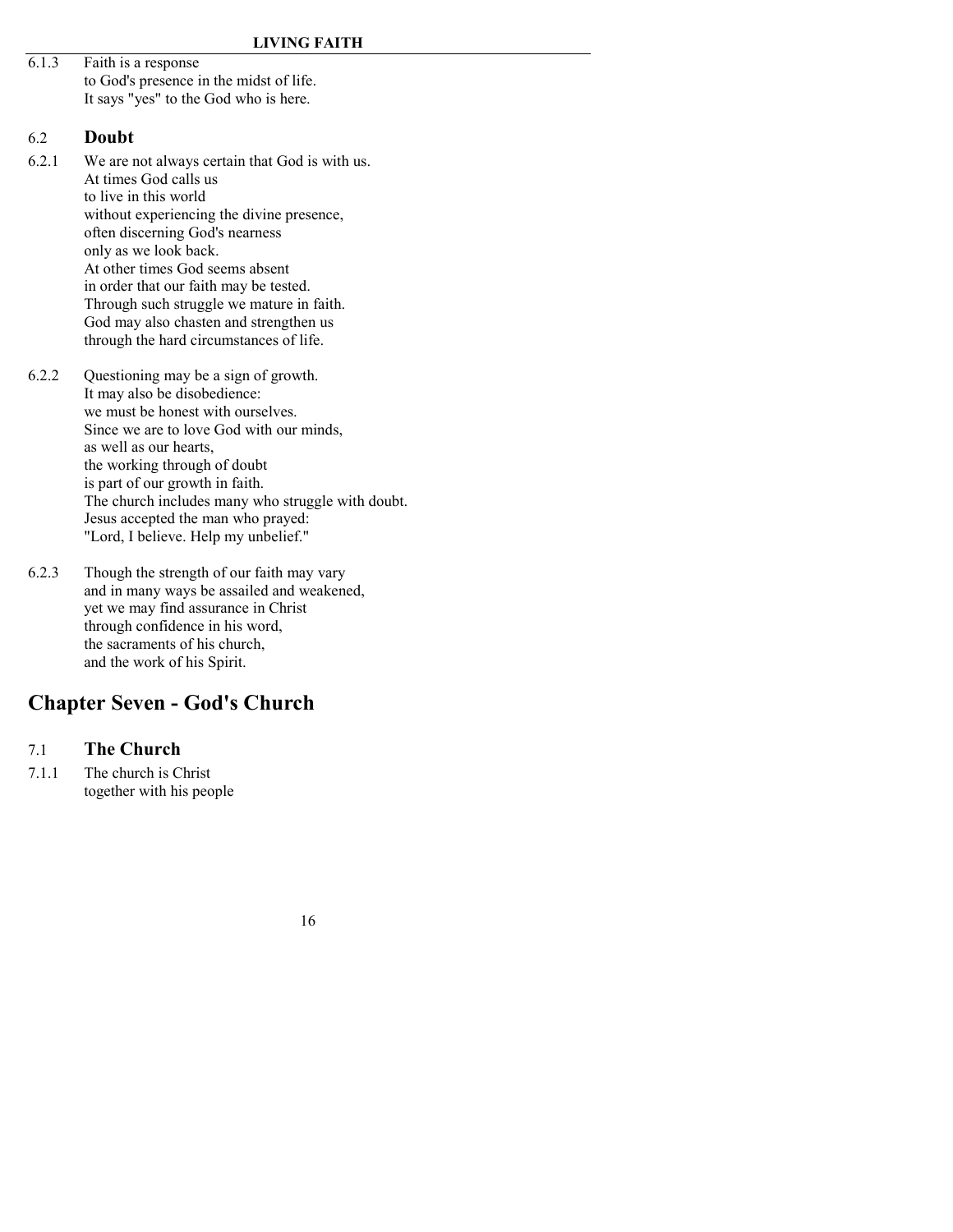<span id="page-14-0"></span>called both to worship and to serve him in all of life.

- 7.1.2 The church is **one**. It is one family under God whose purpose it is to unite all people in Jesus Christ.
- 7.1.3 The church is **holy**. It is set apart by God through the Holy Spirit to be a chosen people in the world.
- 7.1.4 The church is **catholic**. It is universal, including all people of all time who affirm the Christian Faith.
- 7.1.5 The church is **apostolic**. It is founded on Christ and the apostles and is in continuity with their teachings.

7.1.6 The church is in constant need of reform because of the failure and sin which mark its life in every age. The church is present when the Word is truly preached, the sacraments rightly administered, and as it orders its life according to the word of God.

### 7.2 **Ministry**

- 7.2.1 The Lord continues his ministry in and through the church. All Christians are called to participate in the ministry of Christ. As his body on earth we all have gifts to use in the church and in the world to the glory of Christ, our King and Head.
- 7.2.2 Through the church God orders this ministry by calling some to special tasks in the equipping of the saints for the work of ministry, for building up the body of Christ.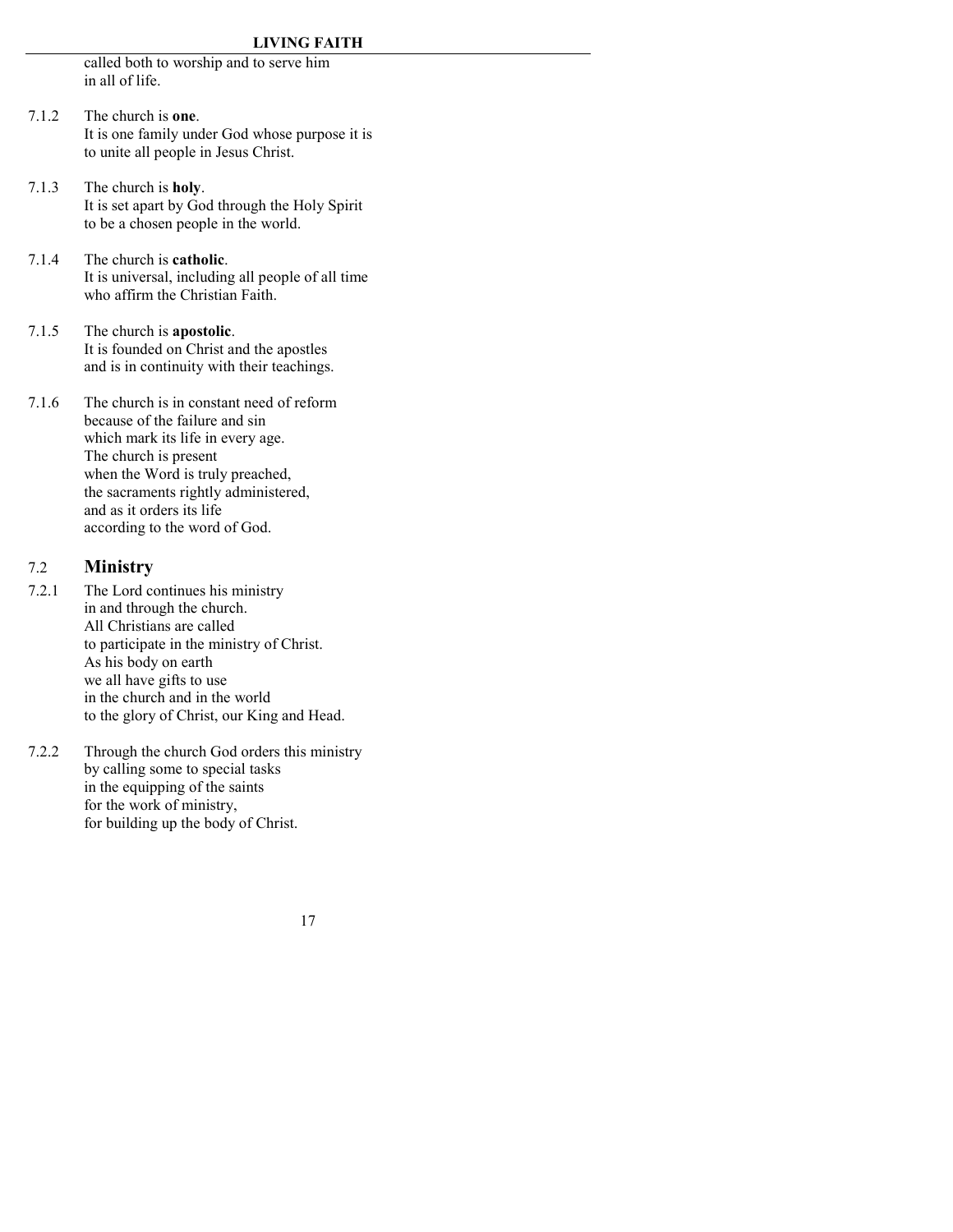- 7.2.3 Ministers of Word and Sacrament are set apart to preach the Gospel, celebrate Baptism and Holy Communion and exercise pastoral care in Christ's name. Their ministry is an order which continues the work of the apostles. Christ preserves this order today by calling to it both men and women. The church recognizes this calling in the act of ordination.
- 7.2.4 Through the office of ruling elder men and women are ordained to share with the minister in the leadership, pastoral care, and oversight of the congregation.
- 7.2.5 Specialized ministries are recognized through the designation of deaconesses and church educators, professors and administrators, missionaries and catechists, chaplains and counselors.
- 7.2.6 Through such ministries the Word is proclaimed, God's people are nourished and nurtured, supported and guided. In the oneness of Christ we seek to serve God.

## 7.3 **Worship**

- 7.3.1 The church lives to praise God. We have no higher calling than to offer the worship that belongs to God day by day, Sunday by Sunday.
- 7.3.2 Through the preaching of the Word and the celebration of the Sacraments, in praise, prayer, teaching and fellowship, God sustains the life of the church. We worship God as Lord offering ourselves in the service of Christ, rejoicing that we have been brought from darkness to light.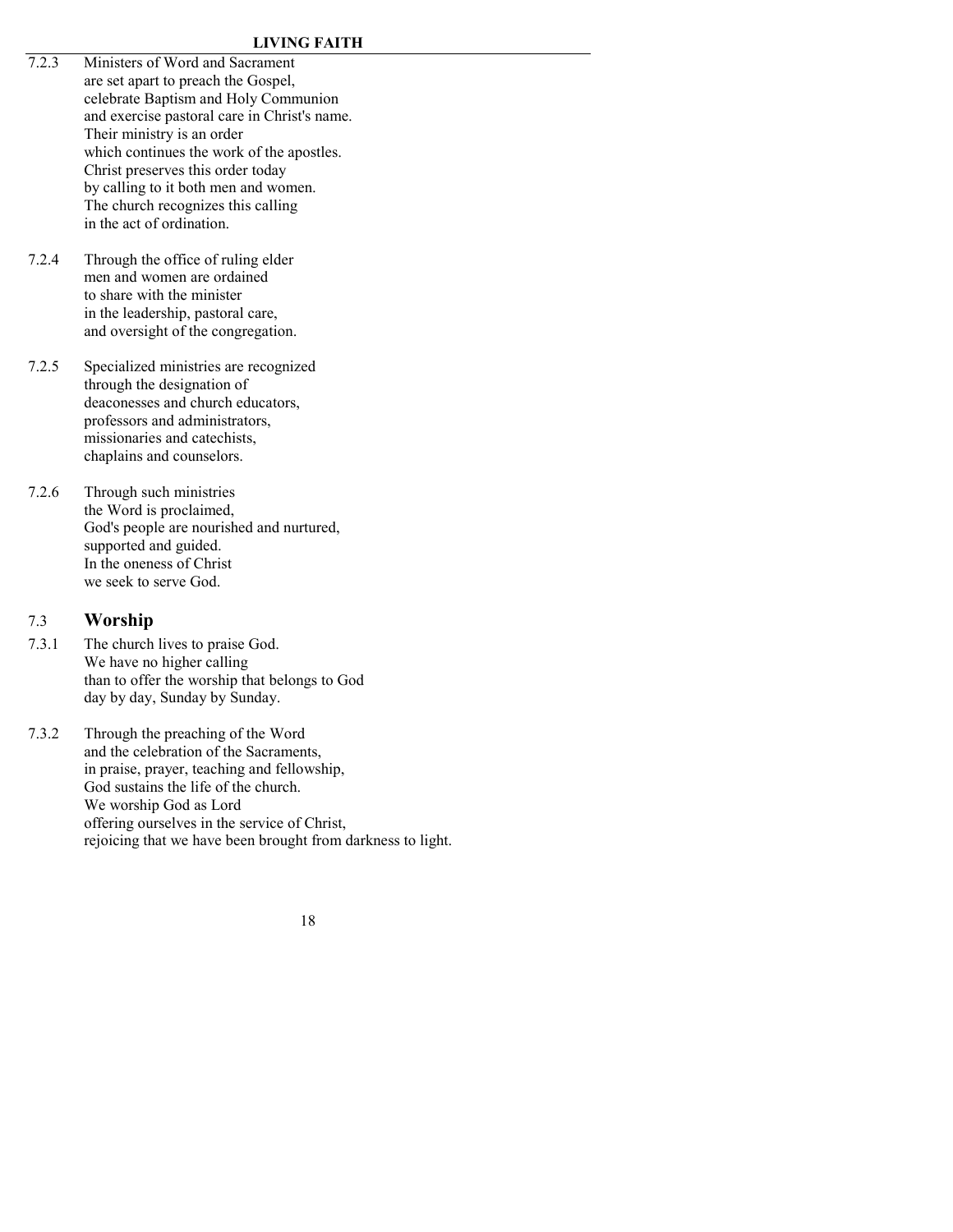- 7.3.3 Worship draws us into the work of Christ. Even now he intercedes for the world to which he came and for which he died. In union with him, the church prays for the healing and the salvation of the world.
- 7.3.4 Blessing and honour and glory and power be to our God for ever and ever!

# 7.4 **Preaching**

- 7.4.1 To the church and to the world Christ sends ambassadors to preach the good news. The reconciling work of Jesus was the supreme turning point in the life of the world. The proclamation of his cross and resurrection calls for personal response and offers present hope. The Holy Spirit enables God's word to be heard in the word of preaching. Faith comes by hearing, and by preaching it is continually renewed.
- 7.4.2 Preachers must be servants of the Word; those who listen should pray for those who speak. They must be hungry to hear what the Lord has to say. The spoken word is food for all believers.

## 7.5 **Sacraments**

- 7.5.1 In obedience to our Lord's command and example we observe two sacraments, Baptism and Holy Communion. These are visible expressions of the Gospel given as means of entering and sustaining the Christian Life
- 7.5.2 In Baptism and the Lord's Supper, there is a sacramental union between the sign and the thing signified. Water signifies forgiveness and new life in Christ; bread and wine, the body and blood of our Lord.
- 7.5.3 The grace effective in the sacraments comes not from any power in them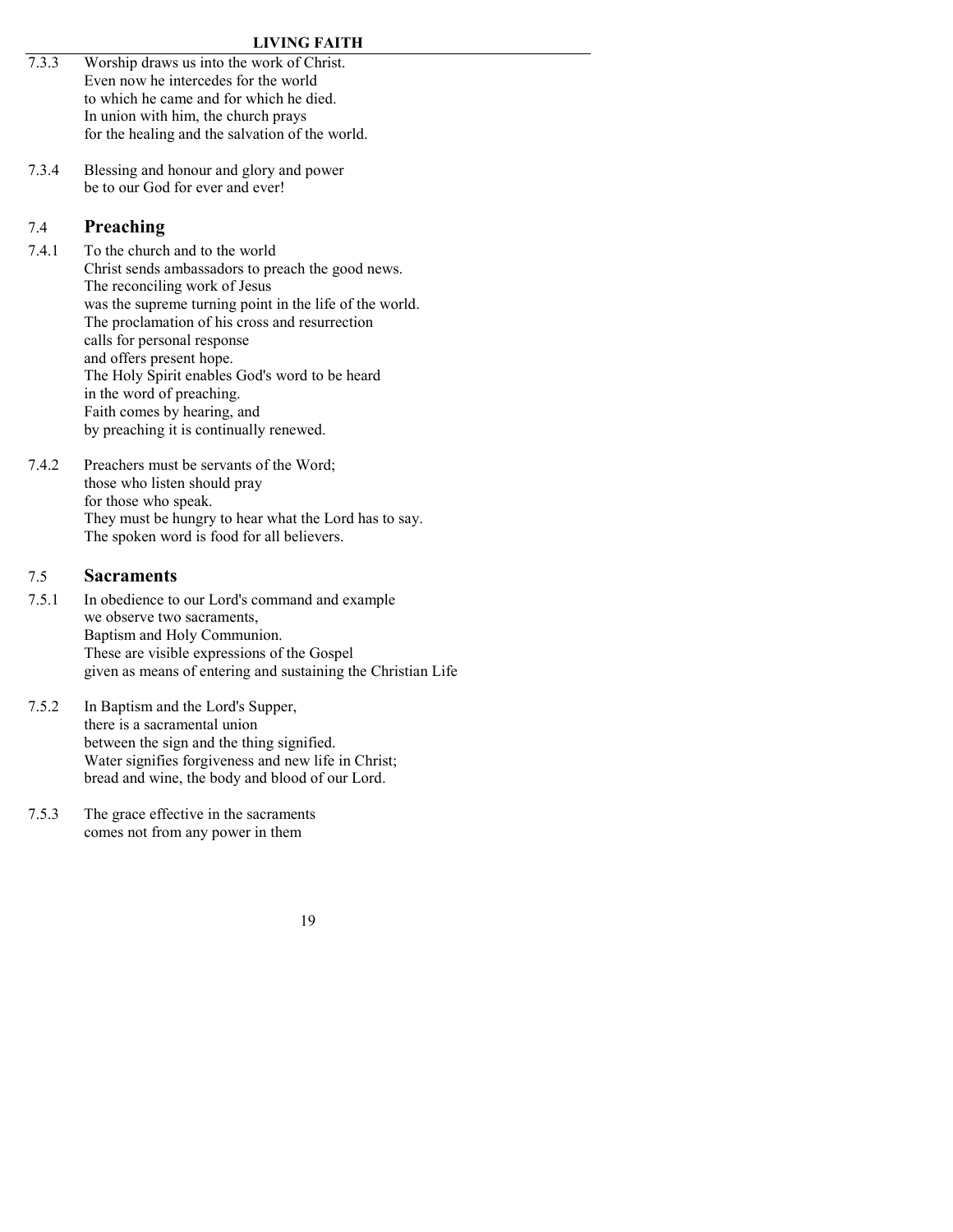but from the work of the Holy Spirit. Rightly received, in faith and repentance, the sacraments convey that which they symbolize.

#### 7.6 **Baptism**

- 7.6.1 Baptism is a sign and seal of our union with Christ and with his church. Through it we share in the death and resurrection of Christ and are commissioned to his service.
- 7.6.2 In Baptism, water is administered in the name of the Father, and of the Son, and of the Holy Spirit. The water signifies the washing away of sin, the start of new life in Christ, and the gift of the Holy Spirit.
- 7.6.3 By the power of the Holy Spirit God acts through Baptism. It is the sacrament not of what we do but of what God has done for us in Christ. God's grace and our response to it are not tied to the moment of Baptism, but continue and deepen throughout life. It is a sacrament meant for those who profess their faith and for their children. Together we are the family of God.
- 7.6.4 Baptism is also an act of discipleship that requires commitment and looks towards growth in Christ. Those baptized in infancy are called in later years to make personal profession of Christ. What is born may die. What is grafted may wither. Congregations and those baptized must strive to nurture life in Christ.
- 7.6.5 Baptism assures us that we belong to God. In life and in death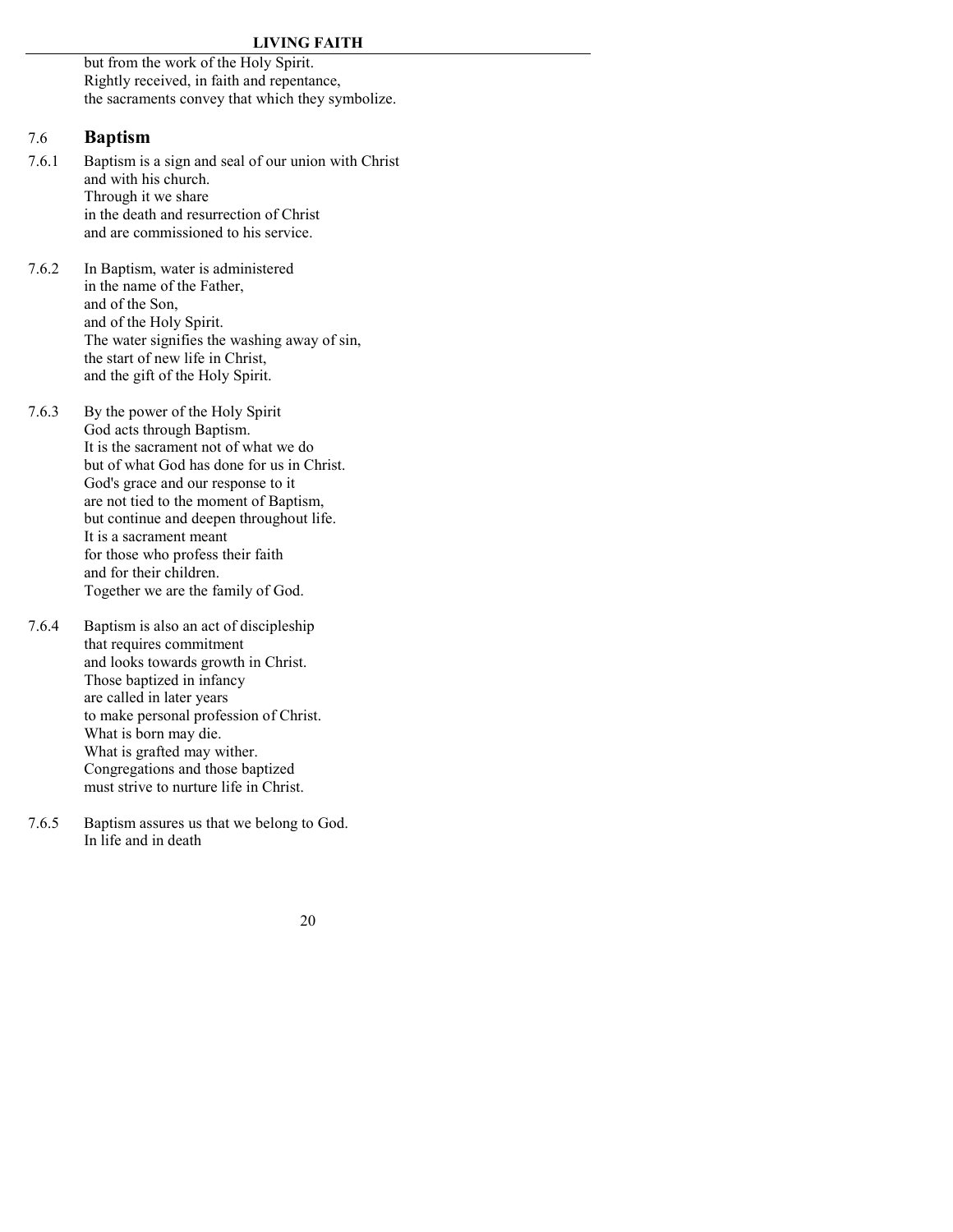our greatest comfort is that we belong to our faithful Saviour Jesus Christ.

### 7.7 **Holy Communion**

- 7.7.1 In breaking bread and drinking wine Jesus told us to remember him. In this action called Holy Communion, Lord's Supper, or Eucharist, Christ offers himself to us and we present ourselves to him in worship and adoration.
- 7.7.2 In Holy Communion Christ places his table in this world to feed and bless his people. The Holy Spirit so unites us in Christ that in receiving the bread and wine in faith we share in his body and blood.
- 7.7.3 The Lord's Supper is a joyful mystery whereby Jesus takes the bread and wine to represent his atoning sacrifice, deepening our union with himself and with each other, giving us of his life and strength. Here Christ is present in his world proclaiming salvation until he comes- a symbol of hope for a troubled age.
- 7.7.4 The Eucharist is thanksgiving to God. We pray for the world and with gratitude offer our lives to God. We celebrate his victory over death and anticipate the joyous feast we shall have in his coming kingdom. We pledge allegiance to Christ as Lord, are fed as one church, receive these signs of his love, and are marked as his.
- 7.7.5 Those who belong to Christ come gladly to his table to make a memorial of his life and death, to celebrate his presence, and together as his church offer him thanks.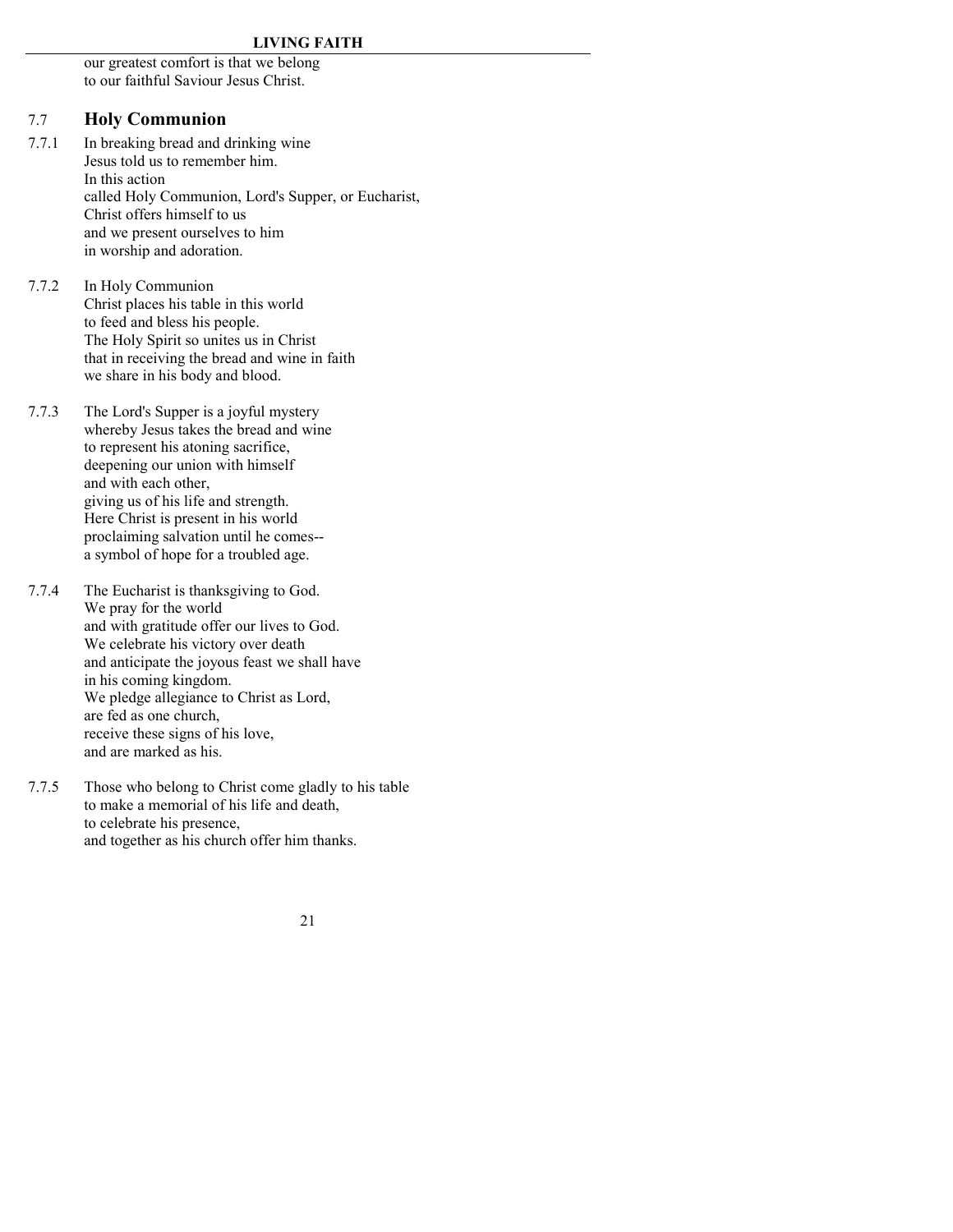# <span id="page-19-0"></span>**Chapter Eight - Our Life in Christ**

### 8.1 **Discipleship**

- 8.1.1 Disciples of Christ are called to obedience. Jesus said: "If you love me, keep my commandments." Obedience involves us totally. Yet as we give ourselves to him we discover that his service alone brings true freedom.
- 8.1.2 Life in Christ is formed in a believing community, and expressed in daily living. We are to bring Christ's healing presence to the world for which he died, his peace to its pain and anguish.
- 8.1.3 Life in Christ brings joy, liberty, glory. But it also brings conflict with unbelief, fear, and temptation. Throughout our lives we struggle with disheartening difficulties. Yet the Holy Spirit helps us and gives us power to grow in Christ. While we are far from perfect yet our lives can be pleasing to God and helpful to others.
- 8.1.4 Life in Christ involves prayer, the seeking of God's will and blessing on all of life. Prayer is openness to the presence of God. In words, or the absence of words, prayer is the focusing of our lives towards God. As we commune with God through Jesus Christ, the Holy Spirit enables us to express our deepest longings, and we experience the sustaining power of God's presence.
- 8.1.5 We live in Christ as we study the Scriptures learning to think and act in a Christian way. The Scriptures are given that Christians may be complete, equipped for every good work.
- 8.1.6 We live in Christ as in freedom we observe Sunday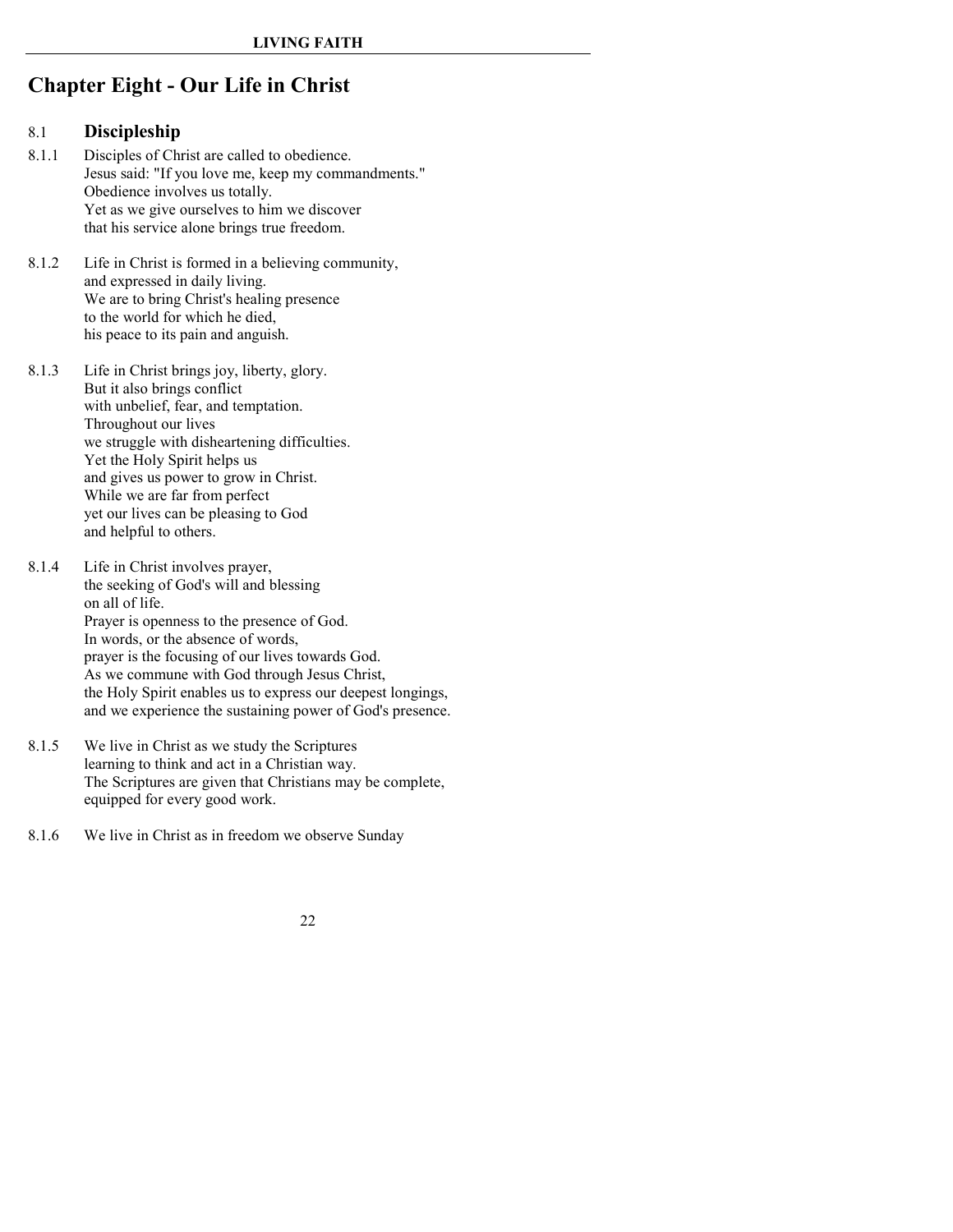as the weekly festival of the resurrection, for the worship of our Lord, rest from our work, and the enjoyment of God's world.

## 8.2 **The Christian Family**

- 8.2.1 All Christians are members both of a human family and of the church, the household of God. We honour our parents who gave us life, and also the church which has nurtured us in the faith.
- 8.2.2 God's purpose for us can be realized in both single and married life. Marriage is not God's will for everyone. Fullness of life is offered to all, both single and married.
- 8.2.3 Christian marriage is a union in Christ whereby a man and a woman become one in the sight of God. It is the commitment of two people to love and to support one another faithfully for life. God's law forbids adultery. Loyalty is necessary for the growth of love. Disloyalty destroys the union of marriage. Sexual union in marriage is intended to provide mutual joy and comfort as well as the means of creating new life.
- 8.2.4 Parents in caring for their children are mediators of God's love and discipline. They are called to raise their children within the covenant community, to be faithful to vows taken at Baptism to nurture them in the Faith by teaching and example.
- 8.2.5 When we fail each other as parents or partners, we are called to forgive each other as God forgives us, and to accept the possibilities for renewal that God offers us in grace. When a marriage is shattered beyond repair, it is sometimes better that it be dissolved than that the family continue to live in bitterness.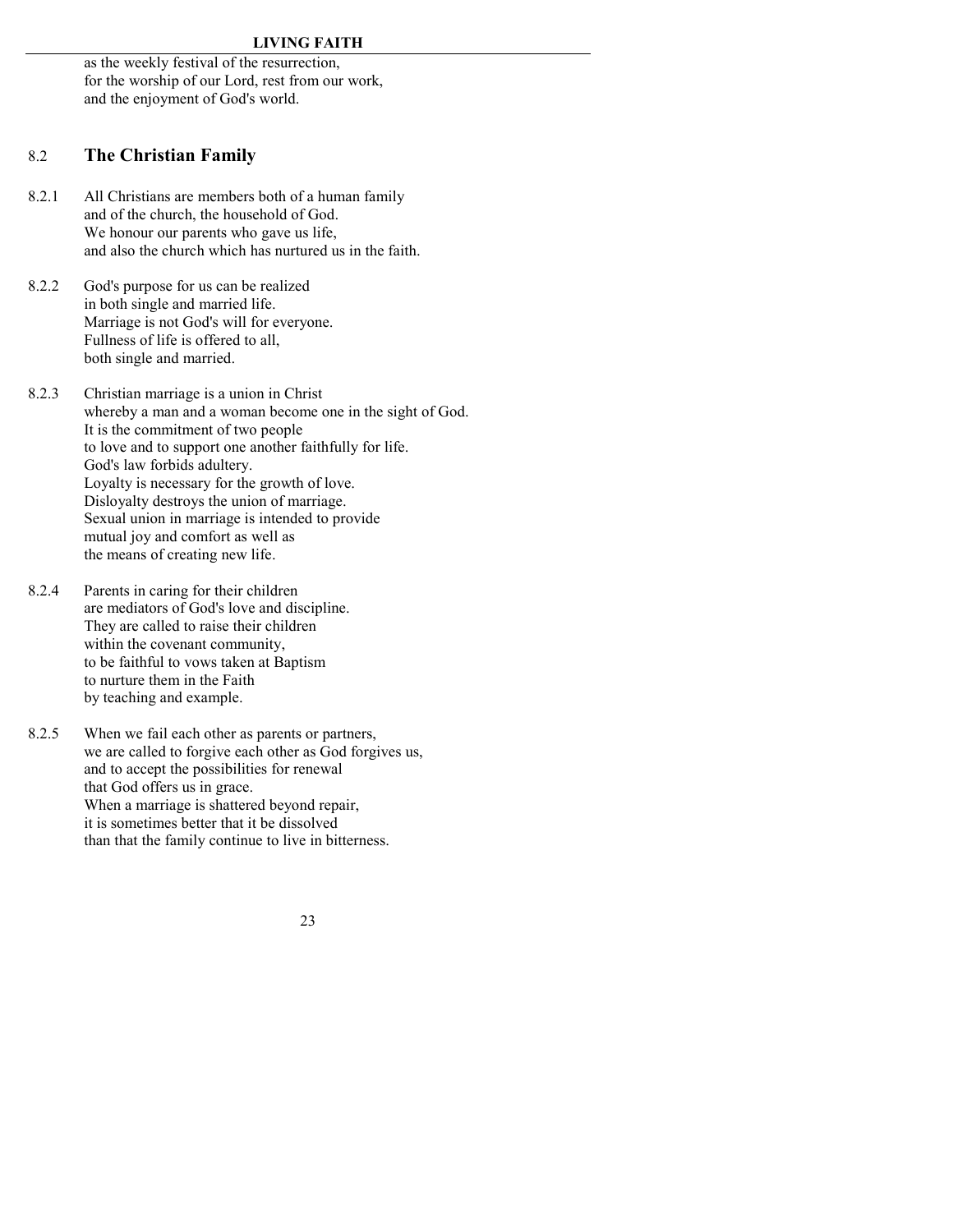8.2.6 The church is the family of God. Here all should be valued for themselves. We are one body in Christ: together rejoicing when things go well, supporting one another in sorrow, celebrating the goodness of God and the wonder of our redemption.

### 8.3 **Love**

- 8.3.1 We bow before the mystery of God's love. From it came our creation. By it we are daily nurtured. Through it we find salvation. A consuming fire of purity, God's love is yet warm and gentle compassion. We respond to the God who is love by loving in return.
- 8.3.2 Love means seeking the best for others and is the mark of a Christian. Love for God leads to love for others. We cannot claim to love God, whom we do not see, if we hate those about us, whom we do see. Love of God and of neighbour fulfills the law of God.
- 8.3.3 Love is compassion for creation. Love is the service of others and is not self-centred. Love speaks the truth tempered with kindness. Love grows in knowledge and discernment. It is the road to Christian maturity, and is the way of seeing others as God sees them. Love follows the example of Jesus Christ.
- 8.3.4 We should also love ourselves Self-love is not selfishness. We love and accept ourselves because God has already loved and accepted us in Christ, providing the foundation of our sense of worth.
- 8.3.5 Love is the greatest gift in the world because it will last beyond this world and is supremely pleasing to our Lord. Love foreshadows life in heaven.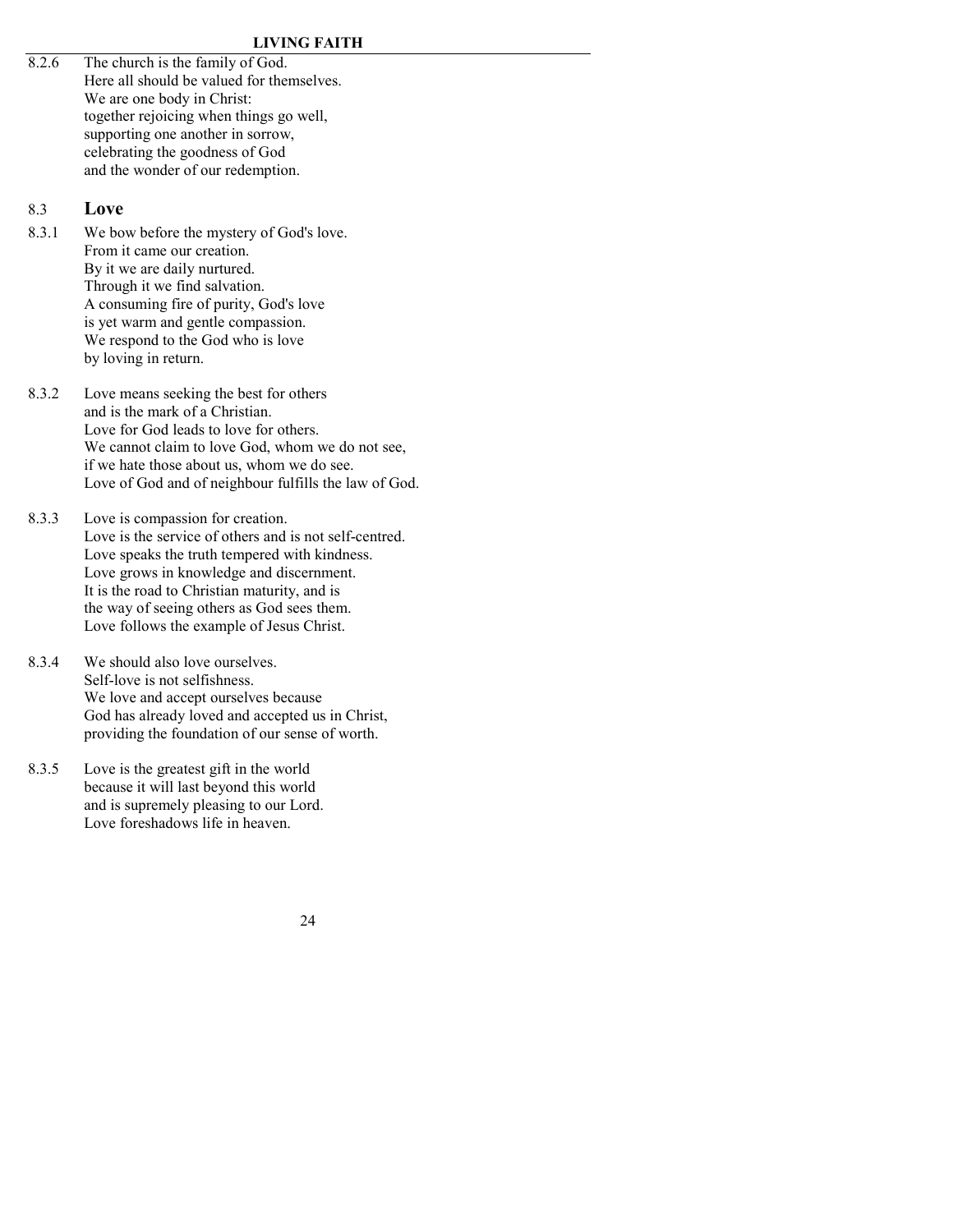#### 8.4 **Justice**

- 8.4.1 God is always calling the church to seek that justice in the world which reflects the divine righteousness revealed in the Bible.
- 8.4.2 God's justice is seen when we deal fairly with each other and strive to change customs and practices that oppress and enslave others.
- 8.4.3 Justice involves protecting the rights of others. It protests against everything that destroys human dignity.
- 8.4.4 Justice requires concern for the poor of the world. It seeks the best way to create well-being in every society. It is concerned about employment, education, and health, as well as rights and responsibilities.
- 8.4.5 Justice seeks fairness in society. It involves the protection of human beings, concern for the victims of crime, as well as offenders. It requires fair laws justly administered, courts and penal institutions that are just and humane.
- 8.4.6 Justice opposes prejudice in every form. It rejects discrimination on such grounds as race, sex, age, status, or handicap. Justice stands with our neighbours in their struggle for dignity and respect and demands the exercise of power for the common good.

### 8.5 **World Peace**

- 8.5.1 Christ, the Prince of Peace, calls his followers to seek peace in the world.
- 8.5.2 We know that nations have fought in self-defense and that war, at times, may be unavoidable. But the tragic evil that comes with war, the slaughter of men, women, and children must rouse us to work for peace.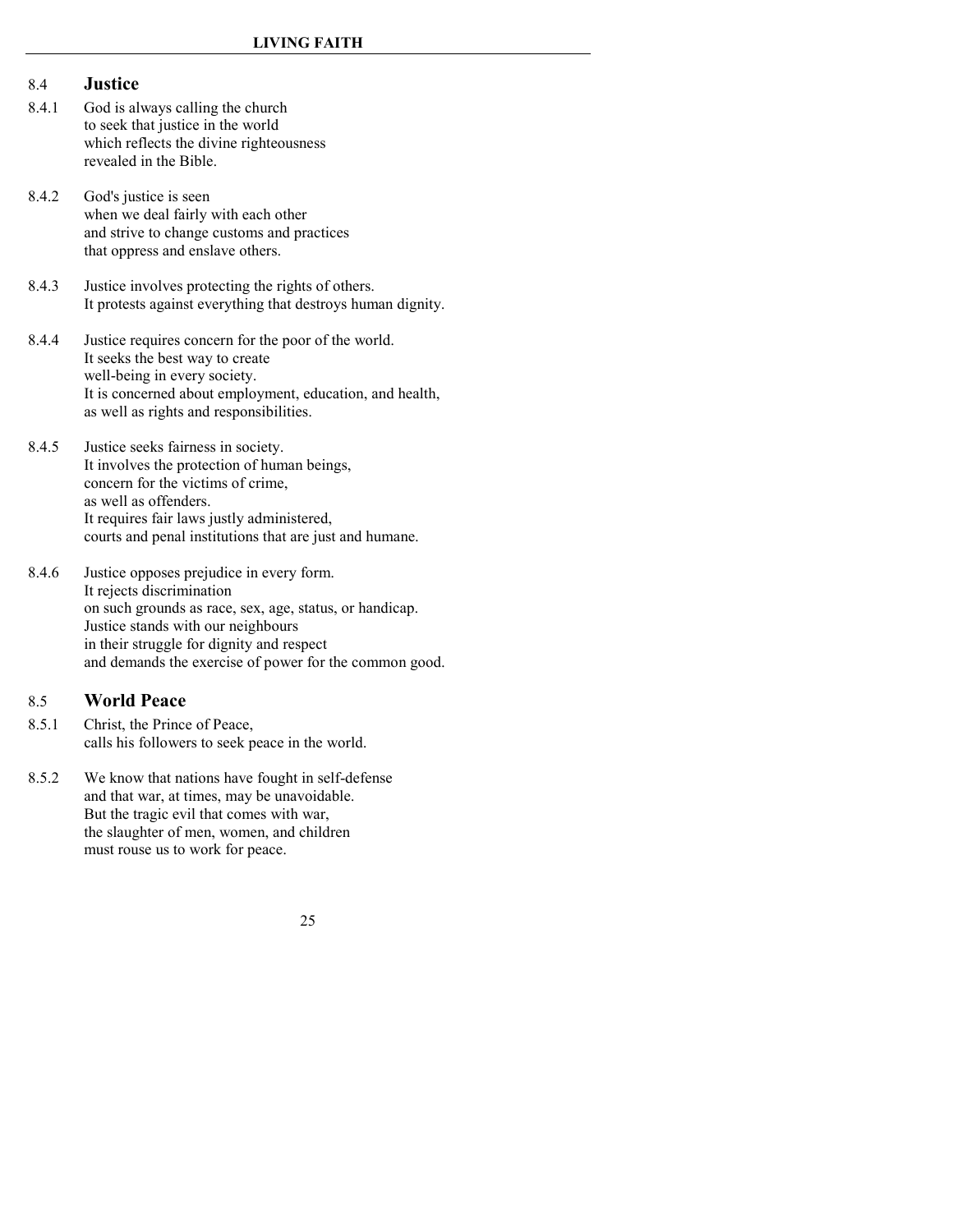8.5.3 We protest against the world arms race that diminishes our ability to fight hunger, ignorance, poverty and disease. We fear nuclear war and the devastation it would bring. We affirm that God is at work when people are ashamed of the inhumanity of war and work for peace with justice. We pray for peace to him who is the Prince of Peace.

# <span id="page-23-0"></span>**Chapter Nine - The Church Reaches Out**

## 9.1 **Our Mission**

- 9.1.1 As God sent Christ to us, so Christ sends us into the world. We are here to proclaim Christ in word and deed.
- 9.1.2 Mission is evangelism, the offer of salvation to all people in the power of the Holy Spirit, to be received through faith in Christ. It asks people to repent of their sins, to trust Christ, to be baptized, and to enter a life honouring Jesus as Lord.
- 9.1.3 Mission is service, a call to help people in need and to permeate all of life with the compassion of God.

## 9.2 **Our Mission and Other Faiths**

9.2.1 Some whom we encounter belong to other religions and already have a faith. Their lives often give evidence of devotion and reverence for life. We recognize that truth and goodness in them are the work of God's Spirit, the author of all truth. We should not address others in a spirit of arrogance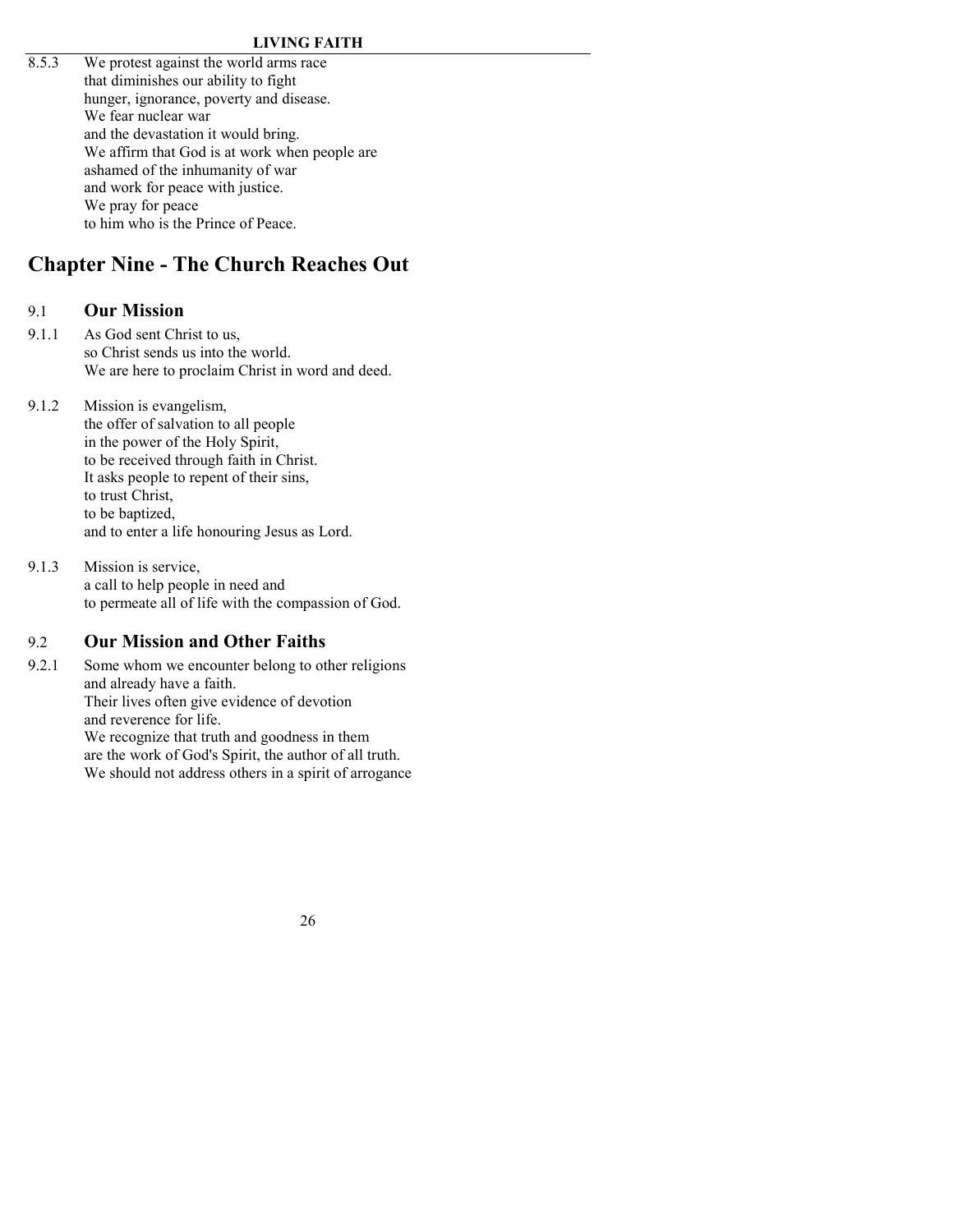implying that we are better than they. But rather, in the spirit of humility, as beggars telling others where food is to be found, we point to life in Christ.

9.2.2 We witness to God in Christ as the Way, the Truth, the Life, and invite others to accept from him the forgiveness of God. We are compelled to share this good news.

### 9.3 **Our Mission and Unbelief**

- 9.3.1 For some today "God" is an empty word indicating no reality they have ever consciously known. They do not believe there is a God.
- 9.3.2 Many find it hard to believe in a loving God in a world where so many suffer. Unbelief threatens many with despair, the feeling that nothing really matters and that beyond this world is emptiness.
- 9.3.3 The Bible witnesses to God in Christ entering deeply into human suffering. As we behold our Saviour on the cross, we are convinced of God's love for us. Faced with the pain and agony of the world, only a suffering God can help. God is with us in our anguish.
- 9.3.4 Faithful men and women of the Bible also knew pain and uncertainty. Yet they experienced God and felt compelled to speak of God moving powerfully in life. Christian faith is a response to the searching presence of God. Christian belief brings new meaning into one's life, for life's true purpose is to glorify and to enjoy God.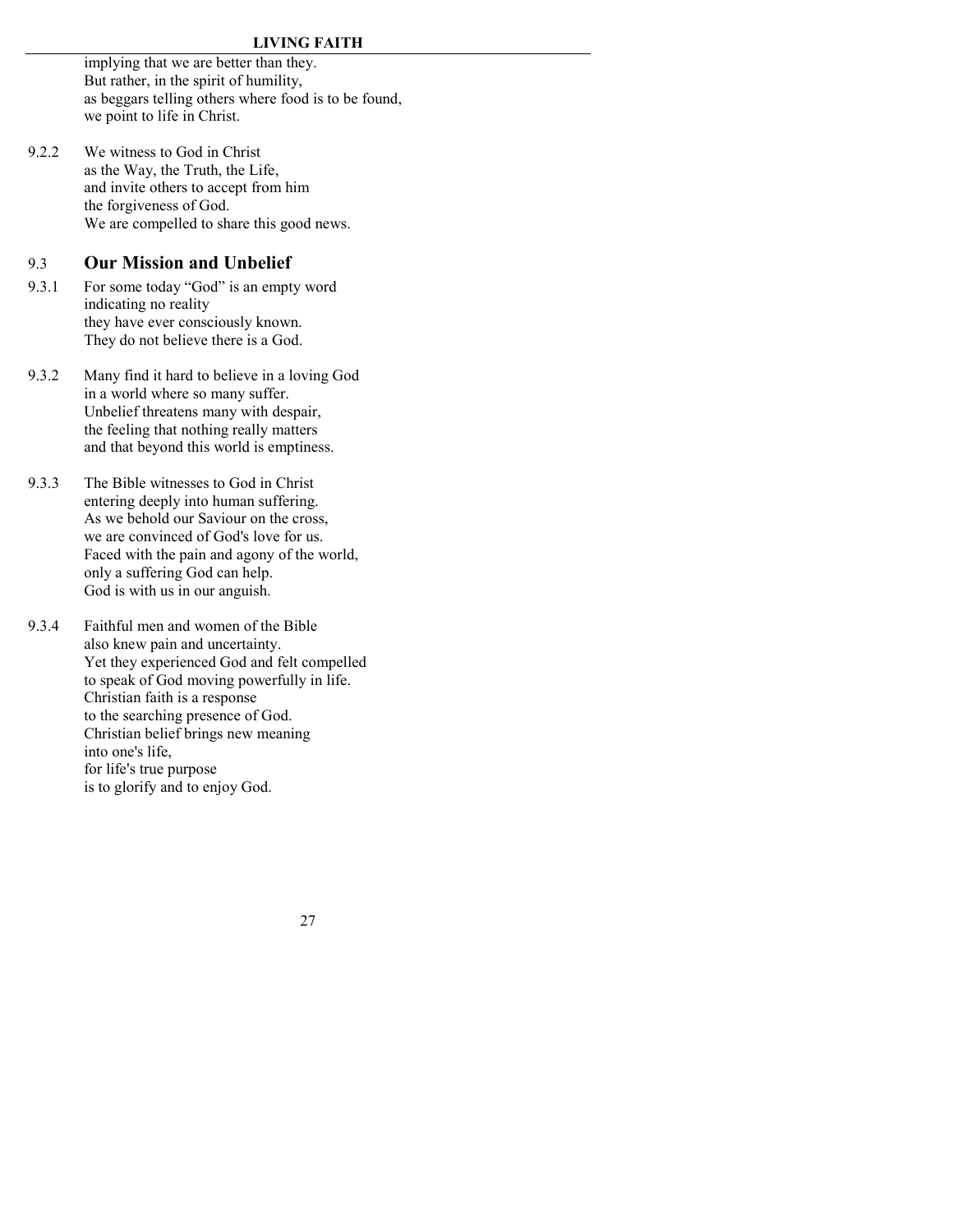# <span id="page-25-0"></span>**Chapter Ten - Our Hope in God**

- 10.1 God has prepared for us things beyond our imagining. Our hope is for a renewed world and for fullness of life in the age to come. As Jesus taught us, we pray: "Thy kingdom come."
- 10.2 Life in the age to come is pictured in the Bible in different ways: an eternal kingdom, a new heaven and earth, a marriage feast, an unending day, the father's house, and the joy of God's presence. God will triumph over all opposition and everything that disrupts creation.
- 10.3 We shall all stand under the final judgment of God, as we receive the divine verdict on our lives. Worthy of hell, eternal separation from God, our hope is for heaven, eternal life with God through the grace bestowed on us in Christ. To say "no" to Christ is to refuse life and to embrace death. The destiny of all people is in the hands of God whose mercy and justice we trust.
- 10.4 Eternal life is resurrection life. As God raised Christ, so shall we be raised into a condition fit for life with God. Eternal life begins in this life: whoever believes in the Son of God already has eternal life. In Baptism by faith we die and rise with Christ and so are one with the risen Lord. In death we commit our future confidently to God.